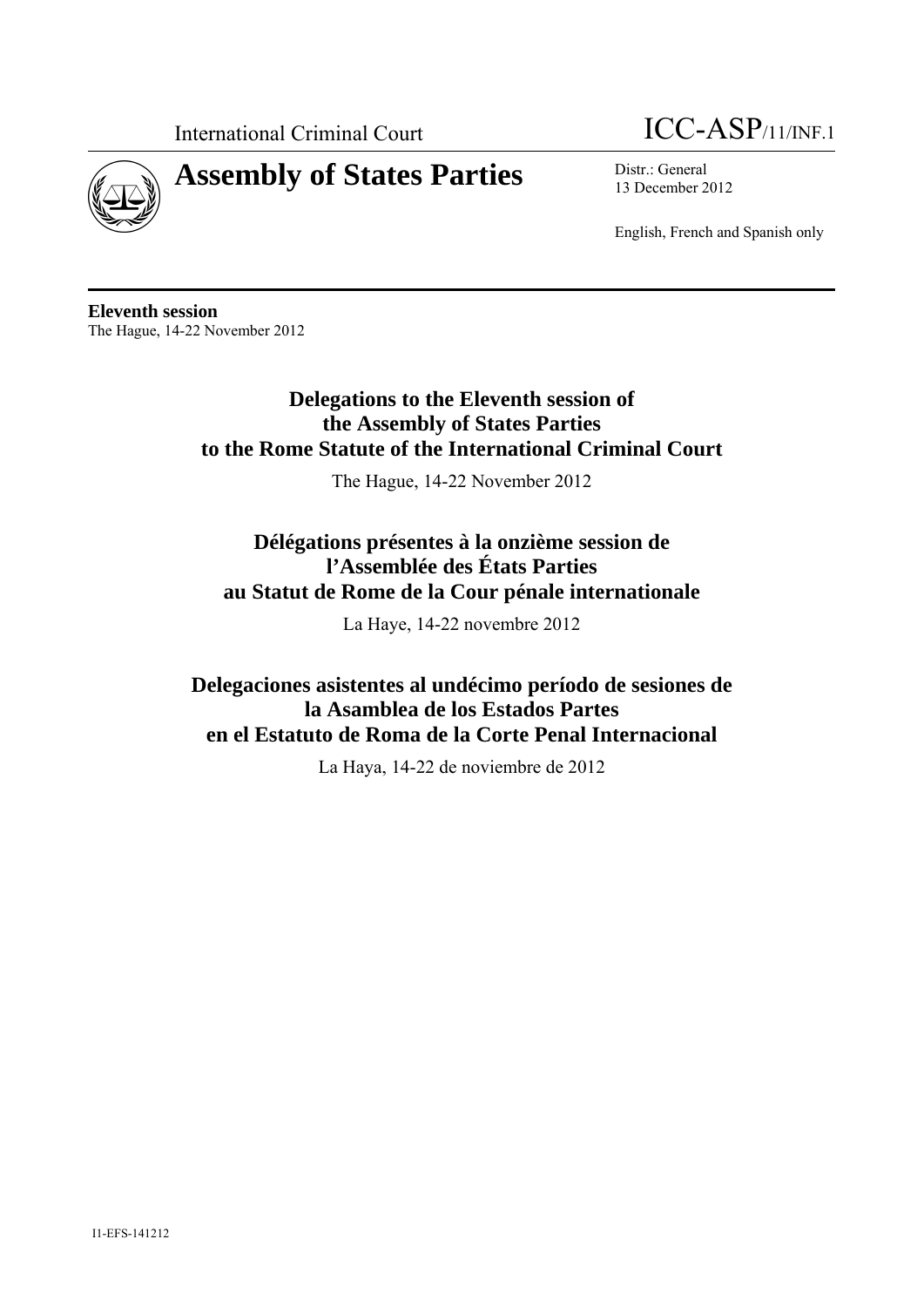# *Content/ Table des matières/ Índice*

|                |                                                                                                                                                                                                        | Page |
|----------------|--------------------------------------------------------------------------------------------------------------------------------------------------------------------------------------------------------|------|
| $\mathbf{I}$ . | States Parties to the Rome Statute of the International Criminal Court<br>États Parties au Statut de Rome de la Cour pénale internationale/                                                            |      |
| H.             | <b>Observer States</b><br>Etats observateurs/                                                                                                                                                          | 31   |
| III.           | States invited to be present during the work of the Assembly/<br>Les États invités à se faire représenter aux travaux de l'Assemblée/                                                                  |      |
| IV.            | Entities, intergovernmental organizations and other entities/<br>Entités, organisations intergouvernementales et autres entités/<br>Entidades, organizaciones intergubernamentales y otras entidades41 |      |
| V.             | Non-governmental organizations/<br>Organisations non gouvernementales/                                                                                                                                 | 43   |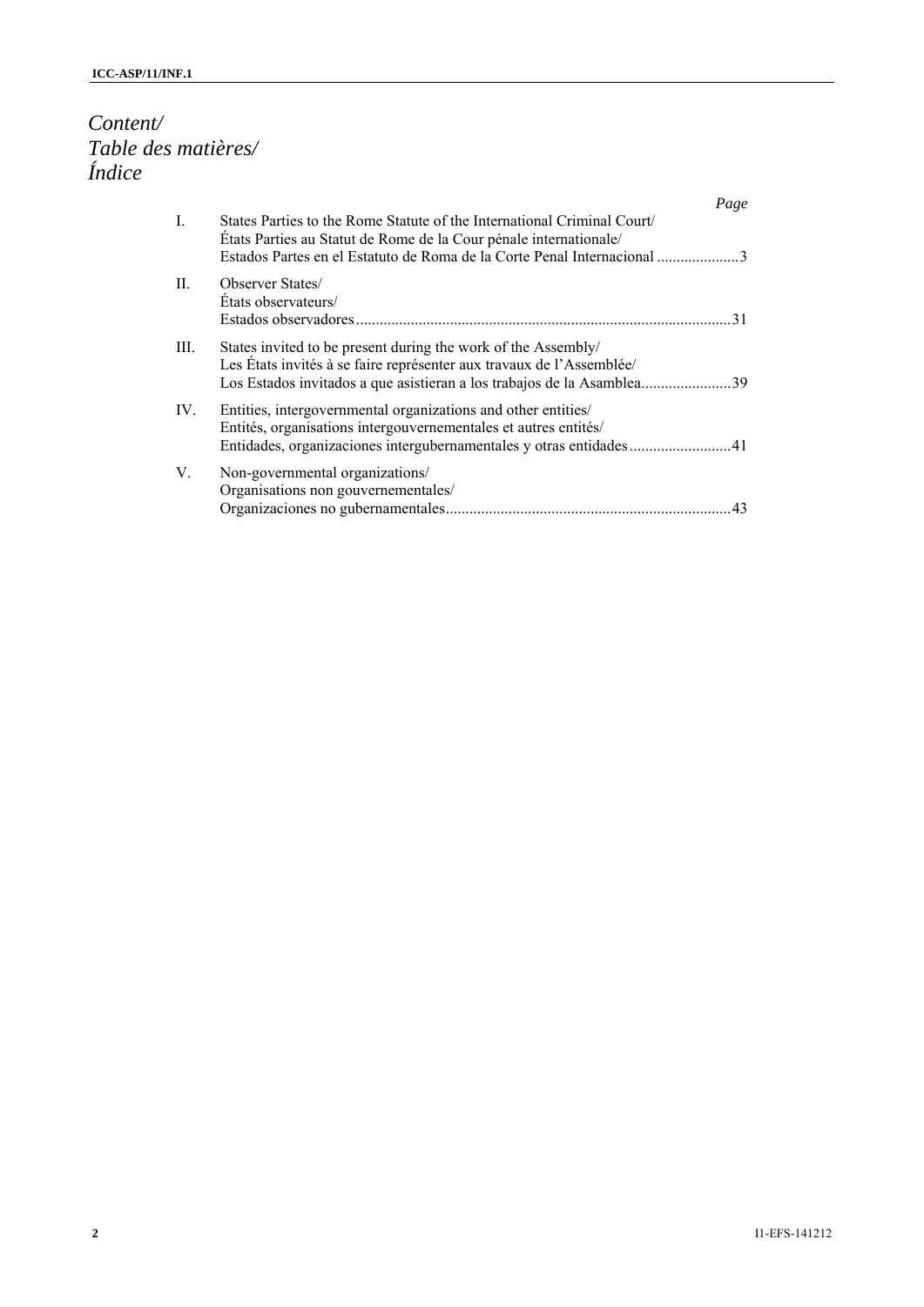# **I. States Parties to the Rome Statute of the International Criminal Court/ États Parties au Statut de Rome de la Cour pénale internationale/ Estados Partes en el Estatuto de Roma de la Corte Penal Internacional**

# **AFGHANISTAN**

Representative H. E. Mr. Enayatullah Nabiel *Ambassador, Embassy, The Hague* 

Alternate Mr. Azizullah Rasoully *Second Secretary, Embassy, The Hague* 

# **ALBANIA**

**Representative** H.E. Mr. Gazmend Barbullushi *Ambassador, Embassy, The Hague* 

Alternate Mrs. Xhuljeta Keko *Minister Counselor, Embassy, The Hague* 

# **ANDORRA**

Représentant S.E. Mme Eva Descarrega Garcia *Ambassadeur, Ambassade, La Haye* 

Suppléant M. Xavier Trota Bolló *Conseiller, Ambassade, La Haye* 

# **ANTIGUA AND BARBUDA**

### **ARGENTINA**

Representante Sr. Luis Pablo María Beltramino *Encargado de Negocios, Embajada, La Haya* 

**Suplentes** Sr. Raúl Eugenio Comelli *Consejero, Embajada, La Haya*

Sr. Fernando Andrés Marani *Secretario, Embajada, La Haya* 

Sra. Paula Vilas *Secretaria, Dirección General de Consejería Legal, Ministerio de Relaciones Exteriores y Culto*

# **AUSTRALIA**

Representative Mr. Gregory Alan French *Assistant Secretary, International Legal Branch, Department of Foreign Affairs and Trade* 

Alternate H.E. Mr. Neil Allan Mules *Ambassador, Embassy, The Hague*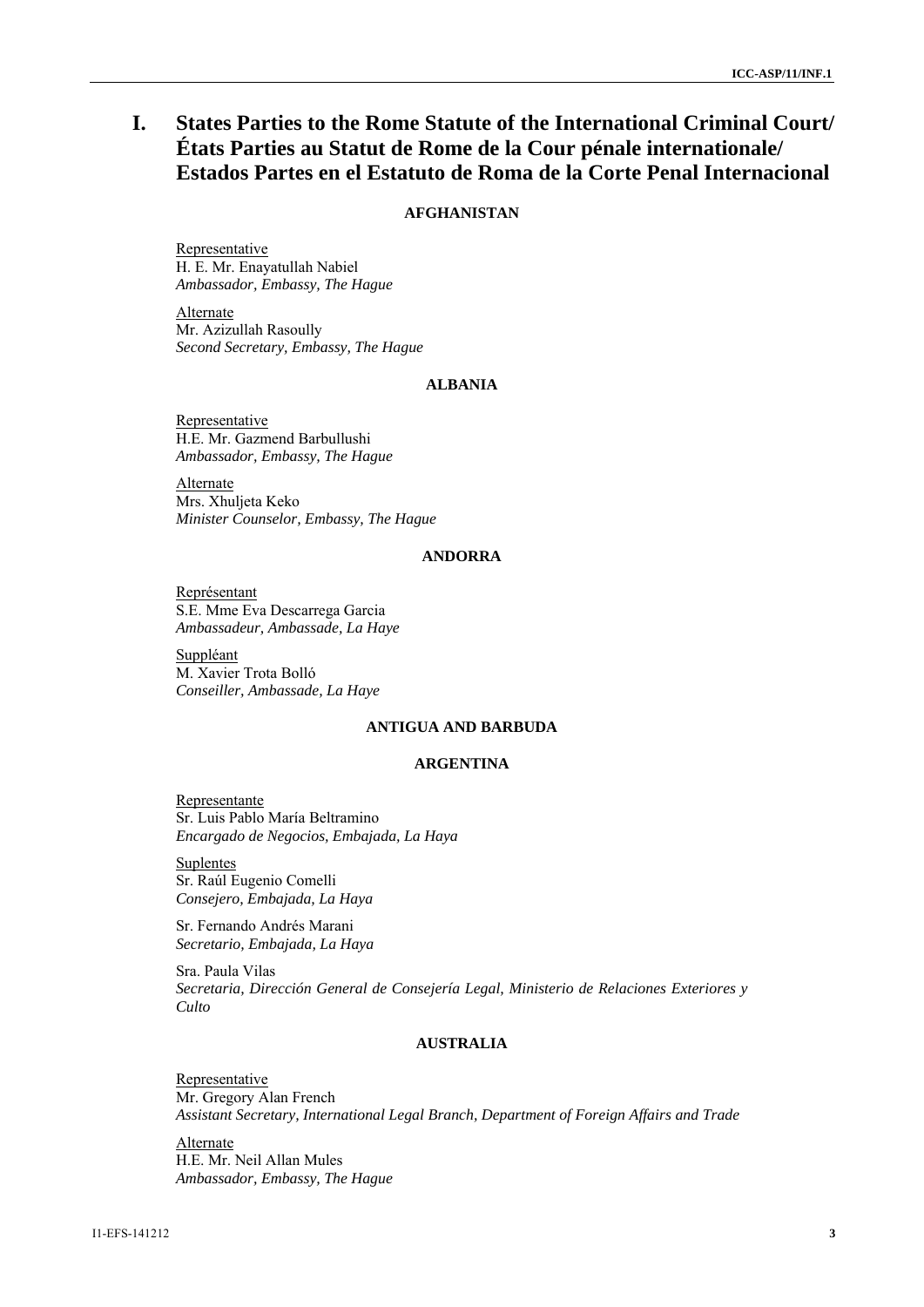Advisers Mrs. Carrie Fahey McDougall *Legal Specialist, International Law Section, Department of Foreign Affairs and Trade*

Mr. Gresham Philip Street *Senior Legal Adviser, International Crime – Policy & Engagement Branch, Attorney General's Department*

Mr. Cary Daniel Scott-Kemmis *Second Secretary, Embassy, The Hague*

Mr. Lewis Dunstan Casey *Research Officer, Embassy, The Hague* 

#### **AUSTRIA**

Representative H.E. Mr. Johannes Werner Druml *Ambassador, Embassy, The Hague* 

Alternates Mr. Konrad Bühler *Deputy Head, International Law Department, Foreign Ministry* 

Mrs. Adelheid Folie *Deputy Head of Mission, Embassy, The Hague* 

Adviser Mrs. Astrid Reisinger-Coracini *Lecturer, Executive Director, Salzburg Law School on International Criminal Law* 

### **BANGLADESH**

Representative H. E. Mr. Muhammad Ali Sorcar *Ambassador, Embassy, The Hague* 

Alternates Mrs. Ishrat Jahan *First Secretary, Embassy, The Hague*

### **BARBADOS**

Representative Mr. Anthony Blackman *Principal Crown Counsel, Office of the Director of Public Prosecutions* 

### **BELGIUM**

Représentant S.E. M. Willy De Buck *Ambassadeur, Représentant permanent auprès des institutions internationales, La Haye* 

Suppléants M. Gérard Dive *Conseiller, Service public fédéral Justice, Coordinateur de la Belgian Task Force* 

Mme Valérie Delcroix *Attaché; Service public fédéral Affaires étrangéres, Commerce extérieur et Coopération au Développement* 

Mme Julie De Hults *Attaché, Service public fédéral Justice*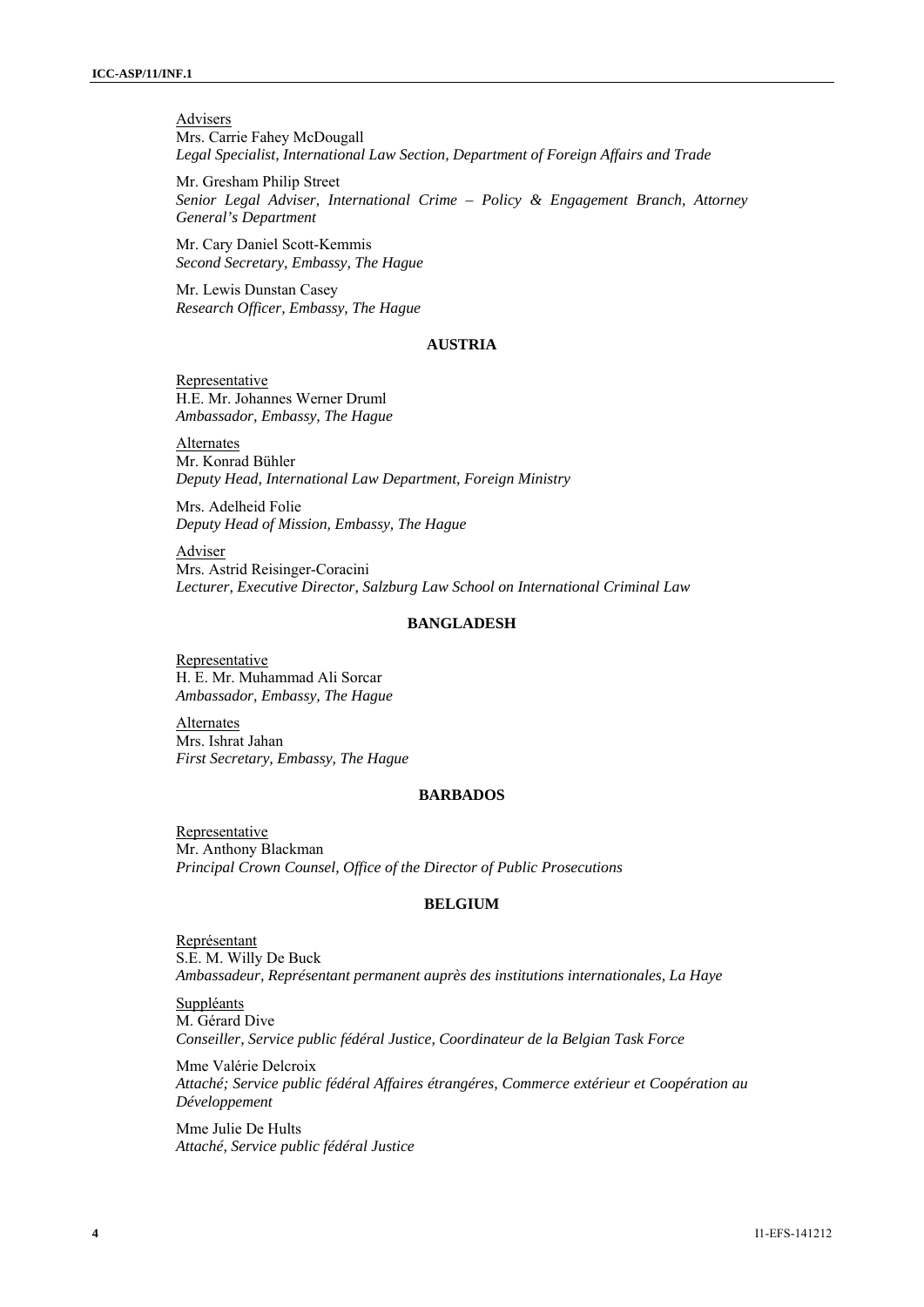M. Jonas Perilleux *Attaché, Service public fédéral Justice* 

M. Geoffrey Eekhout *Attaché, Représentant permanente auprès des institutions internationales à La Haye* 

# **BELIZE**

### **BENIN**

#### **BOLIVIA (PLURINATIONAL STATE OF)**

Representante S.E. Sr. Roberto Calzadilla Sarmiento *Embajador, Embajada, La Haya* 

Suplente Sr. David Tezanos Pinto Ledesma *Director General, Justicia y Derechos Fundamentales, Ministerio de Justicia*

Consejeros Sr. Luis Rojas Martinez *Primer Secretario, Embajada, La Haya* 

Sra. Lola Sillerico *Segunda Secretaria, Embajada, La Haya* 

# **BOSNIA AND HERZEGOVINA**

Representative H.E. Mr. Ahmet Halilović *Ambassador, Embassy, The Hague*

Alternate Mr. Dragan Pjevic *Minister Plenipotentiary, Embassy, The Hague*

# **BOTSWANA**

Representative Mr. Dikgakgamatso N. Seretse *Minister of Defence, Justice and Security* 

**Alternate** Mr. Phologo Gaumakwe *Minister Counsellor, Permanent Mission to the United Nations*

### **BRAZIL**

**Representative** H.E. Mr. José Artur Denot Medeiros *Ambassador, Embassy, The Hague* 

Alternate Mrs. Elizabeth-Sophie Mazella di Bosco Balsa *Minister-Counsellor, Embassy, The Hague*

Advisers Mrs. Maitê de Souza Schmitz *Second Secretary, Embassy, The Hague* 

Mr. Eduardo Freitas de Oliveira *Second Secretary, United Nations Division, Ministry of External Relations*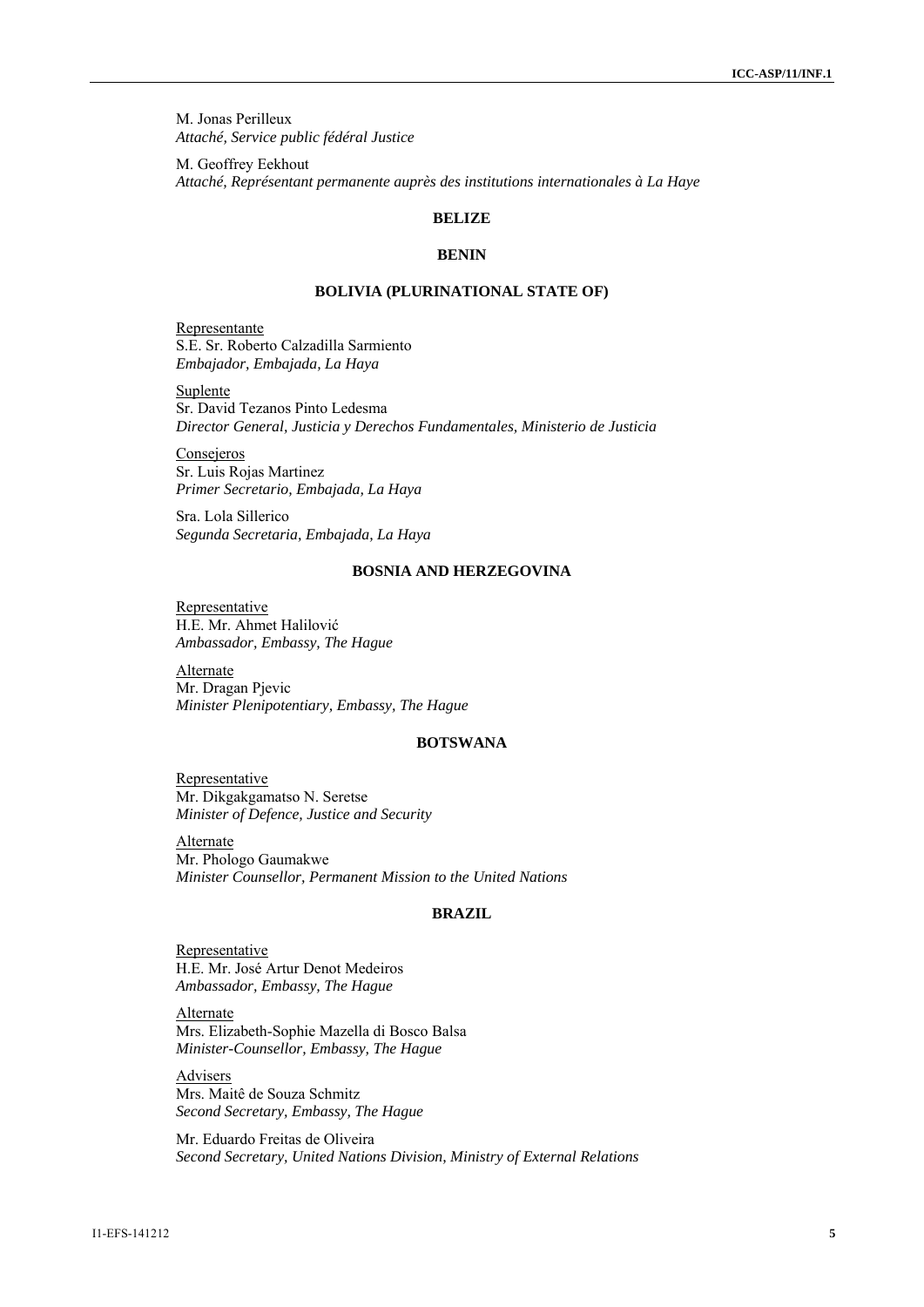### **BULGARIA**

Representative H.E. Mr. Nikola Kolev *Ambassador, Embassy, Bulgaria* 

Alternate Mr. Zlatko Dimitroff *Minister Plenipotentiary, Embassy, The Hague* 

### **BURKINA FASO**

Représentant Mme Clarisse Traore/Anago *Magistrat, Chargée d'Etudes au Ministere de la Justice, Garde des Sceaux*

**Suppléant** M. Pascal Gouba *Directeur du Suivi des Accords Internationnaux, Ministere des Droit Humains et de la Promotion Civique* 

#### **BURUNDI**

Représentant M. Valentin Bagorikunda *Procureur Général de la République*

Suppléant M. Benjamin Manirakiza *Directeur, Departamente de Affaires Juridiques et Consulaires* 

## **CAMBODIA**

# **CANADA**

Representative Mr. David Sproule *Deputy Legal Adviser and Director General, Legal Bureau, Department of Foreign Affairs and International Trade* 

Advisers Mr. Andras Vamos-Goldman *Executive Director, Justice Rapid Response* 

Mr. Thomas Fetz *Legal Officer, Department of Foreign Affairs and International Trade* 

Mr. Jamie Pennell *Second Secretary, Embassy, The Hague*

### **CAPE VERDE**

### **CENTRAL AFRICAN REPUBLIC**

Représentant S.E. M. Firmin Findiro *Ministre de la Justice et de la Moralisation, Garde des Sceaux*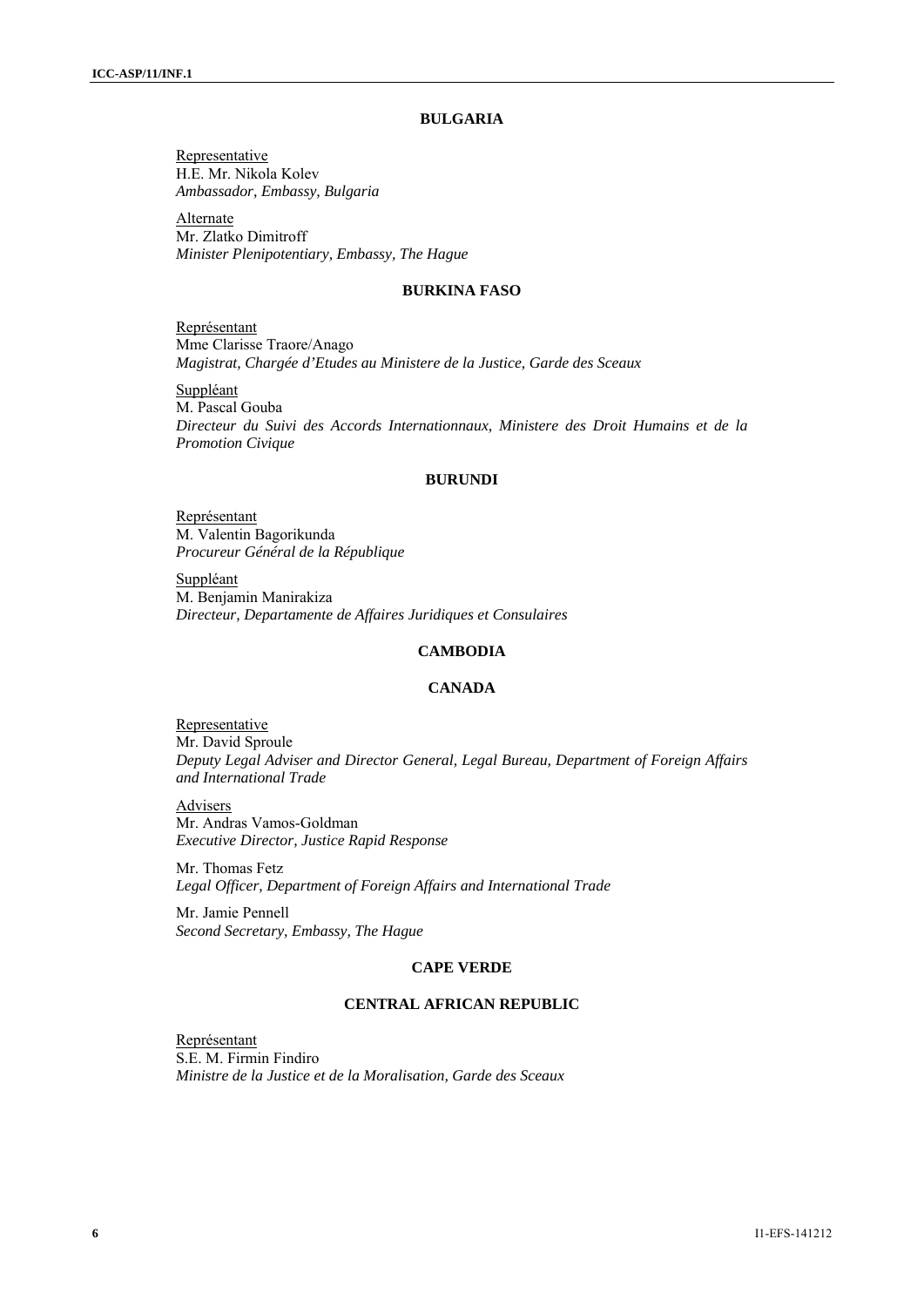# **CHAD**

Représentant M. Tordeta Ratebaye *Directeur des Affaires juridiques, Ministère des Affaires étrangères, de l'intégration africaine* 

# **CHILE**

Representante S.E. Sr. Juan Martabit Scaff *Embajador, Embajada, La Haya* 

Suplente Sra. Alejandra Quezada Apablaza *Jefe, Departamento de Derecho Internacional Público Multilateral, Ministerio de Relaciones Exteriores* 

Consejero Sr. Edgard Eckholt Ithurralde *Primer Secretario, Embajada, La Haya* 

### **COLOMBIA**

Representante S.E. Sr. Eduardo Pizarro Leongómez *Embajador, Embajada, La Haya* 

Suplentes Sr. Assad José Jater Peña *Director, Derechos Humanos y Derecho Internacional Humanitario. Ministerio de Relaciones Exteriores,* 

Sr. Álvaro Sandoval Bernal *Director, Asuntos Jurídicos Internacionales, Ministerio de Relaciones Exteriores* 

Sr. Francisco Javier Echeverri Lara *Director, Asuntos Internacionales de la Fiscalía General de la Nación,* 

Sr. Luis Antonio Dimaté Cárdenas *Ministro Plenipotenciario, Embajada, La Haya* 

Sra. Andrea Jiménez Herrera *Consejero, Embajada, La Haya* 

Sra. Solángel Ortiz *Consejero, Embajada, La Haya* 

# **COMOROS**

Représentant Mme Maoulida Djoubeire *Procureur adjoint, Departament des affaires judiciaries Ministaire de la Justice*

# **CONGO**

Représentant S.E. M. Roger Julien Menga *Ambassadeur, Ambassade, Bruxelles* 

Suppléants

M. Ernest Tchiloemba Tchitembo *Ministre Conseiller, Mission permanente auprès des Nations Unies*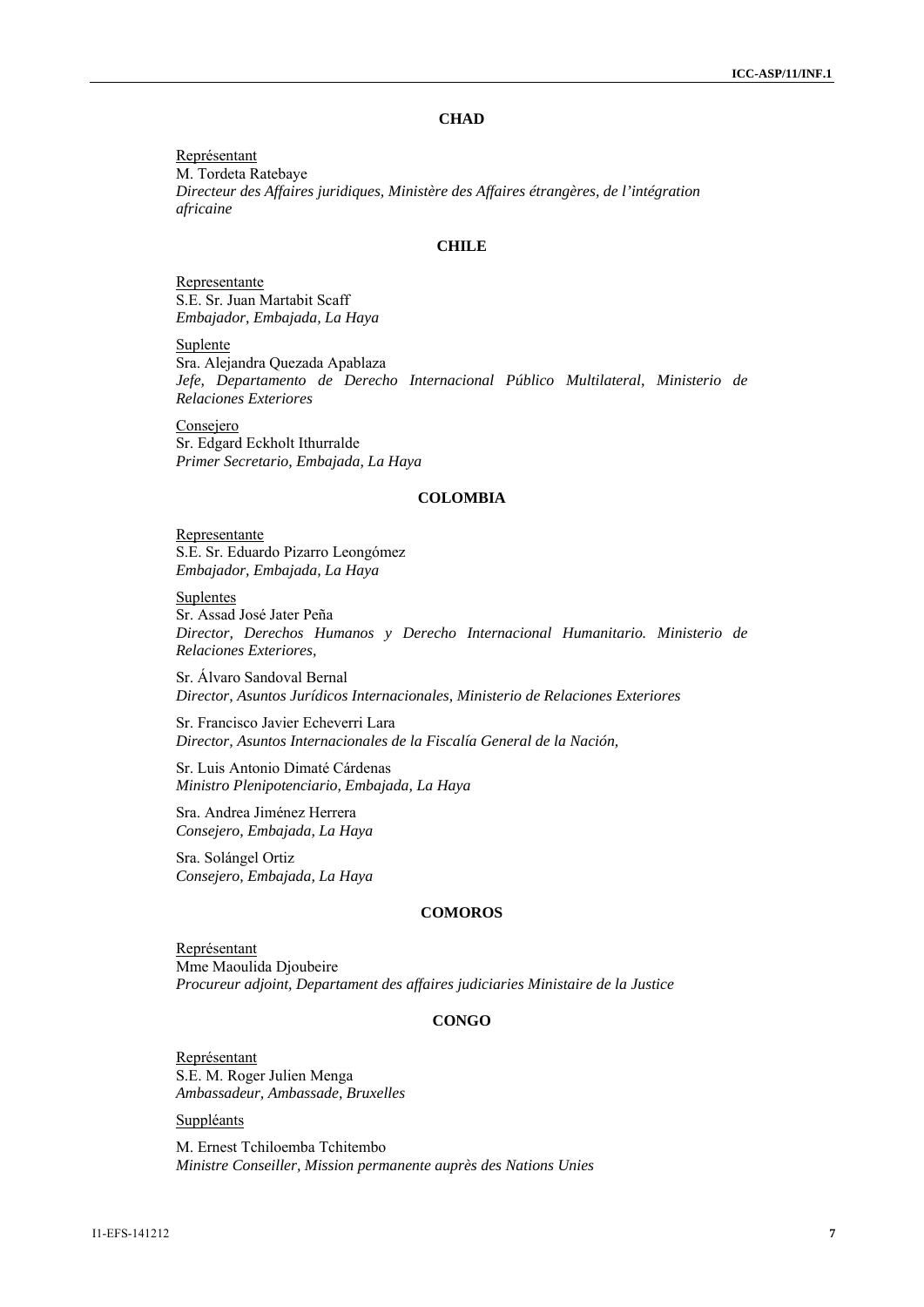M. Sondzo-Lela *Conseiller, Ambassade, Bruxelles*

#### **COOK ISLANDS**

# **COSTA RICA**

## Representante S.E. Sr. Jorge Antonio Urbina-Ortega *Embajador, Embajada, La Haya*

Suplente Sra. Lina Eugenia Ajoy-Rojas *Director Adjunto, Dirección General de Política Exterior, Ministerio de Relaciones Exteriores y Culto*

**Consejeros** Sr. Gustavo Alonso Campos-Fallas *Ministro Consejero, Embajada, La Haya*

Sra. Marcela Calderón-Garbanzo *Ministra Consejera, Embajada, La Haya*

Sra. Georgina (Gina) Guillén-Grillo *Ministra Consejera, Misión de Costa Rica ante Naciones Unidas* 

Sra. Shara Duncan-Villalobos *Consejera, Embajada, La Haya* 

# **CROATIA**

**Representative** H.E. Mr. Gordan Markotić *Assistant Minister, Ministry of Justice* 

Alternate H.E. Ms. Vesela Mrđen Korać *Ambassador, Embassy, The Hague* 

### **Advisers**

Ms. Maja Kovač *Head of Service, Department of Cooperation with the International and Other Courts, Directorate for the European Union and International Cooperation, Ministry of Justice* 

Mr. Sloven Sušnik *Third Secretary, Embassy, The Hague* 

### **CYPRUS**

Representative Mr. Andreas D. Mavroyiannis *Deputy Minister, Ministry for European Affairs* 

Alternate H.E. Mr. Kyriacós P. Kouros *Ambassador, Embassy, The Hague* 

Advisers

Mr. Nicos Panayiotou *First Secretary, Embassy, The Hague* 

Ms. Dora-Maria Defteras *Special Adviser, Ministry of Foreign Affairs*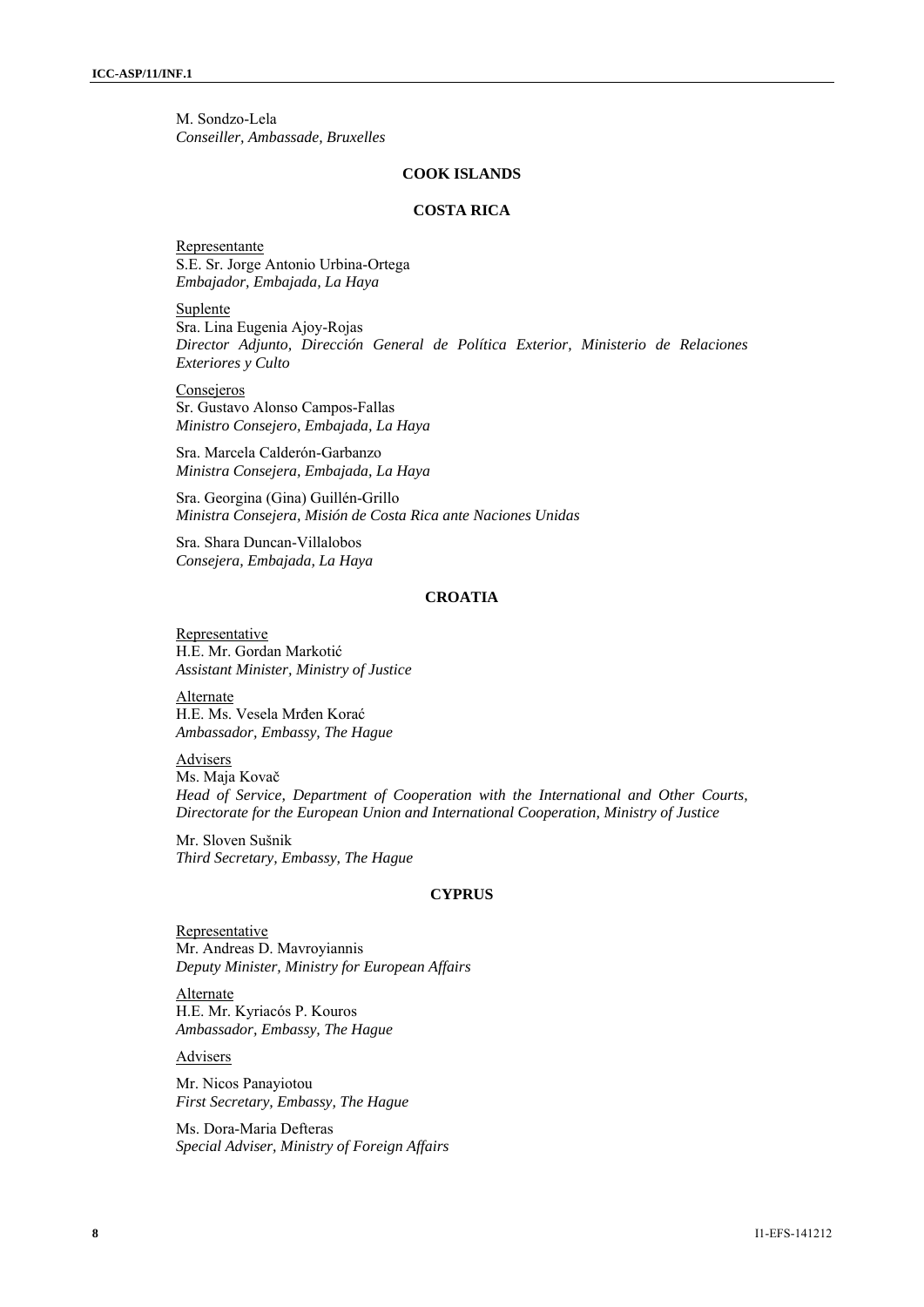Ms. Maria Tsiarta *Attaché, Embassy, The Hague* 

Mr. Antonis Koulianos *Assistant, Embassy, The Hague*

H.E. Mr. James Droushiotis *Chairman, COJUR-ICC Working Group,* 

# **CZECH REPUBLIC**

Representative Mr. Petr Válek *Director, International Law Department, Ministry of Foreign Affairs* 

Alternate H.E. Mr. Jaroslav Horák *Ambassador, Embassy, The Hague* 

Advisers Mr. Ondřej Abrham *Deputy Head of Mission, Embassy, The Hague* 

Mr. Pavel Caban *Third Secretary, Embassy, The Hague* 

# **DEMOCRATIC REPUBLIC OF THE CONGO**

Représentant S.E. Mme Wivine Mumba Matipa *Ministre, Ministre de la Justice et Droits Humains* 

Suppléants S.E. M. Sakanyi Mova *Ambassadeur, Ambassade, Bruxelles* 

M. Francis Lugunda Lubamba *Directeur de Cabinet Adjoint, Ministre de la Justice et Droits Humains* 

M. Sayeman Bula Bula *Professeur de Droit International, l'Université de Kinshasa* 

Mme Pierrette Mwenze *Conseiller Juridique, Ambassade, Bruxelles* 

M. Patrice Ntumba Kapita *Conseiller, Cabinet du Ministre de la Justice et Droits Humains* 

M. Tochi Kabuzamba Lubinga *Point Focal CPI et Coordonnateur, Direction des Affaires Juridiques et Contentieux, Ministère des Affaires étrangères, Coopération Internationale et Francophonie* 

# **DENMARK**

Representative H.E. Mr. Reimer Reinholdt Nielsen *Ambassador, Embassy, The Hague*

Alternates Mr. Thomas Winkler *Under-Secretary, Legal Affairs Department, Ministry of Foreign Affairs*

Mr. Asger Kroll *Deputy Head of Mission, Embassy, The Hague*

Mr. Christian Karstensen *Head of Section, Ministry of Foreign Affairs*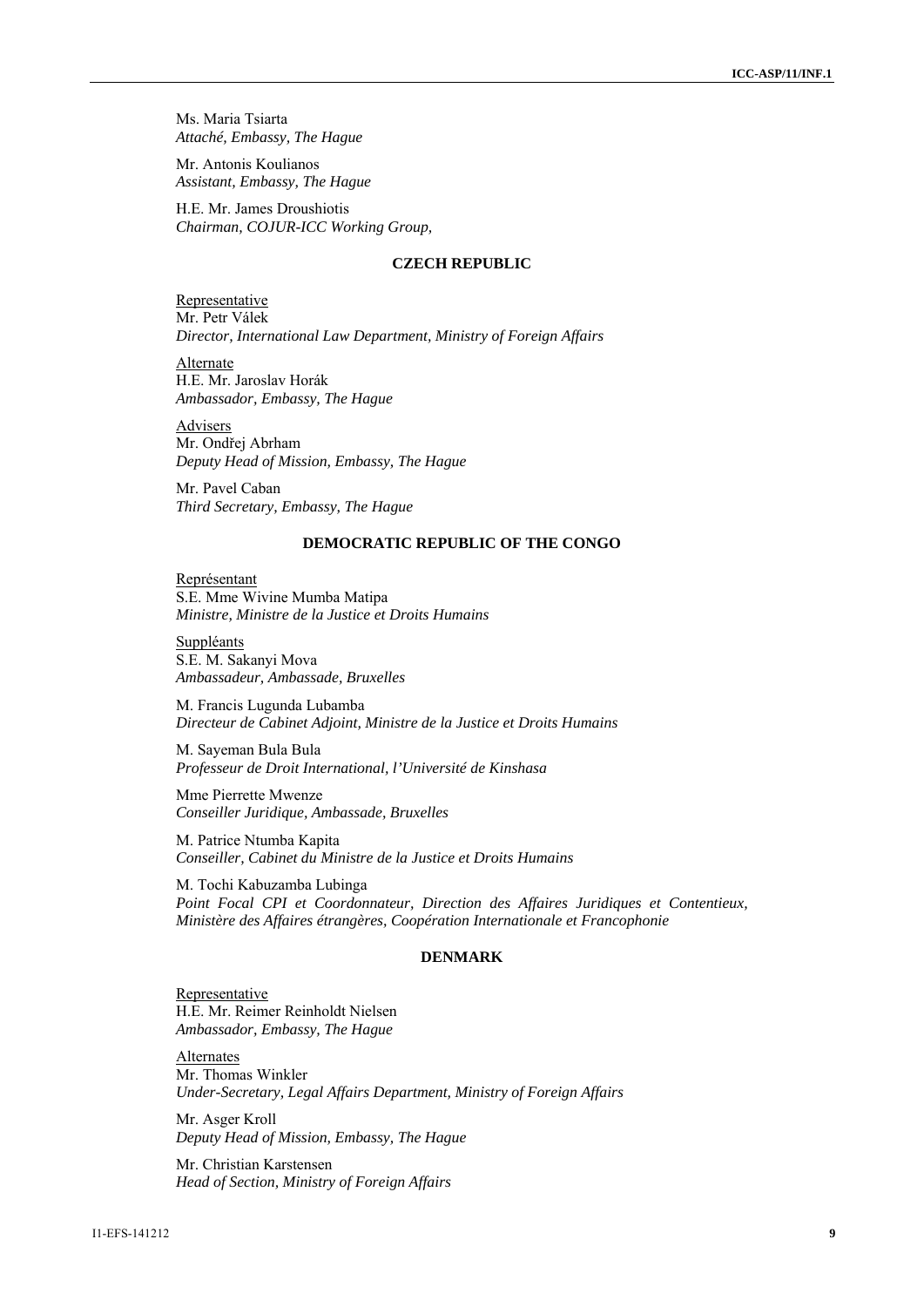Mr. Christian Nygaard Nissen *Academic Adviser, Embassy, The Hague*

Advisers Mr. Martin Mennecke *External Consultant*

Ms. Helene Højfeldt Jakobsen *Trainee, Embassy, The Hague* 

# **DJIBOUTI**

Représentant Mme Marie Natalis *Directrice, Departament des Affaires Juridiques et Consulaires, Ministre des Affaires Èstrangéres et de la Cooperation Internationale* 

#### **DOMINICA**

#### **DOMINICAN REPUBLIC**

**Representate** S.E. Sr. Luis Eladio Arias Nuñez *Embajador, Embajada, La Haya*

Suplente Sr. Santiago Eugenio Matos Gomez *Ministro Consejero, Embajada, La Haya* 

#### **ECUADOR**

Representante S.E. Sr. Miguel Eduardo Calahorrano Camino *Embajador, Embajada, La Haya* 

Suplente Sr. Arturo Cabrera *Ministro, Embajada, La Haya* 

Consejero Sra. Maria Belén Barberis *Asistente Multilateral, Embajada, La Haya* 

# **ESTONIA**

**Representative** H.E. Mr. Urmas Paet *Minister, Ministry of Foreign Affairs* 

**Alternates** H.E. Ms. Tiina Intelmann *Ambassador at Large for the ICC, President of the Assembly of States Parties to the ICC* 

Mr. Margus Sarapuu *Secretary General, Ministry of Justice* 

H.E. Mr. Peep Jahilo *Ambassador, Embassy, The Hague* 

Advisers Mr. Argo Kangro *First Secretary, Embassy, The Hague*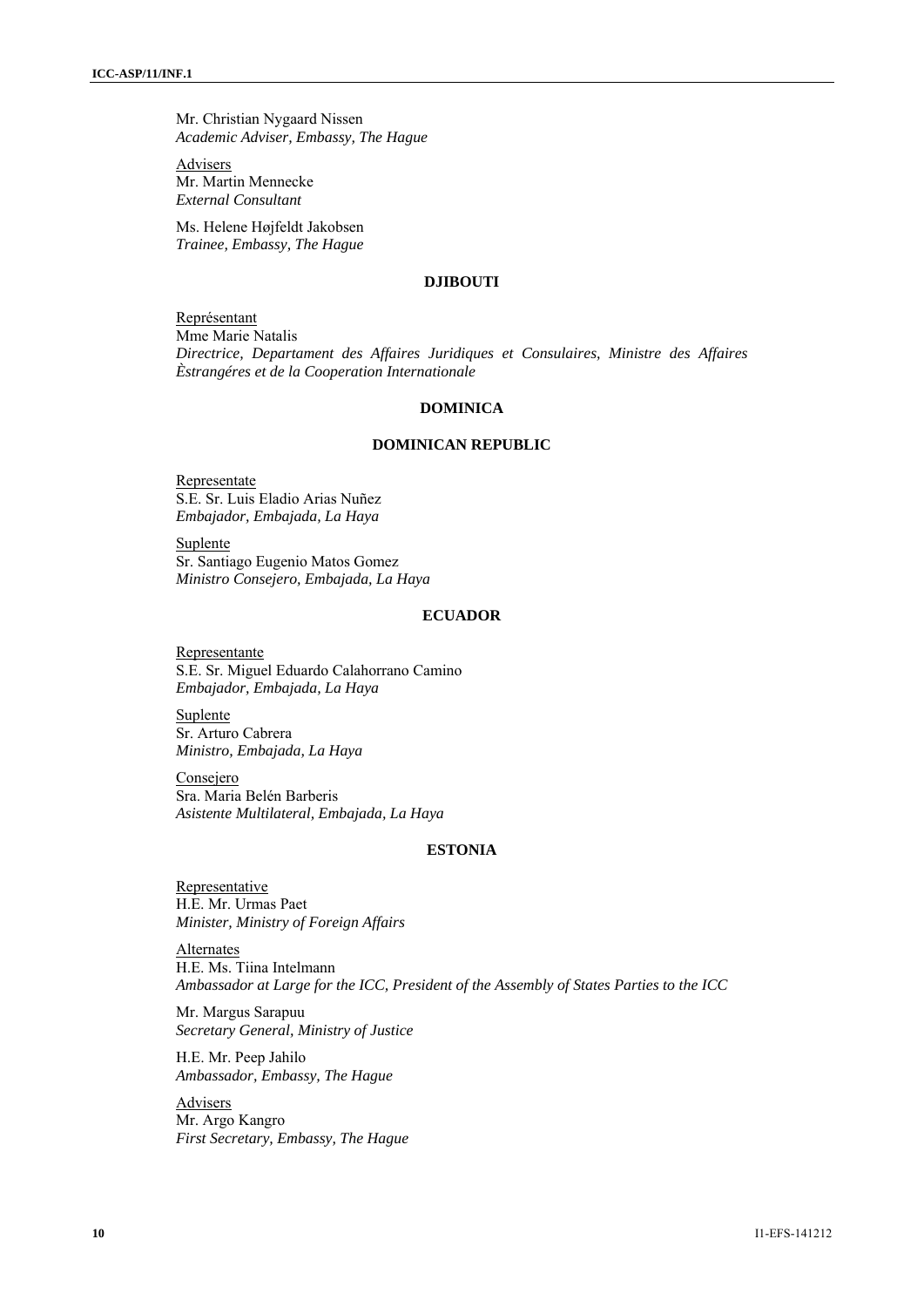Ms. Mai Jõgimaa *Adviser, Ministry of Foreign Affairs*

Ms. Victoria Chisholm *Adviser to the President of the Assembly of States Parties to the ICC* 

Ms. Mare Tropp *Senior Legal Adviser, Legal Department, Ministry of Foreign Affairs* 

# **FIJI**

# **FINLAND**

Representative Mr. Päivi Kaukoranta *Director General, Department of Legal Affairs, Ministry for Foreign Affairs*

**Alternates** H.E. Mr. Klaus Korhonen *Ambassador, Embassy, The Hague*

Ms. Satu Suikkari-Kleven *Director, Ministry for Foreign Affairs*

**Advisers** Ms. Virpi Kankare *Counsellor, Embassy, The Hague*

Ms. Virpi Laukkanen *Legal Officer, Ministry for Foreign Affairs*

Ms. Elisabeth Rehn *Minister*

Ms. Raija Toivainen *State Prosecutor*, *Office of the Prosecutor General*

Ms. Minna Vähäsalo *Intern, Embassy, The Hague* 

Mrs. Kati Ruskola *Project Assistant, Ministry for Foreign Affairs*

# **FRANCE**

Représentant S.E. M. Pierre Ménat *Ambassadeur, Ambassade, La Haye* 

Suppléante M. Martin Juillard *Premier Conseiller, Ambassade, La Haye* 

Conseillers M. Hugues De Franclieu *Conseiller Juridique, Ambassade, La Haye* 

Mme Amélie Moretti-Chabreyron *Conseillère Juridique adjointe, Ambassade, La Haye* 

Mme Camille Faure *Chargée de missión auprès de la directrice des affaires juridiques, Ministère des Affaires étrangères* 

Mme Marion Jaffré *Rédactrice, Sous-direction des droits de l'Homme et des affaires humanitaires, Ministère des Affaires éstrangères*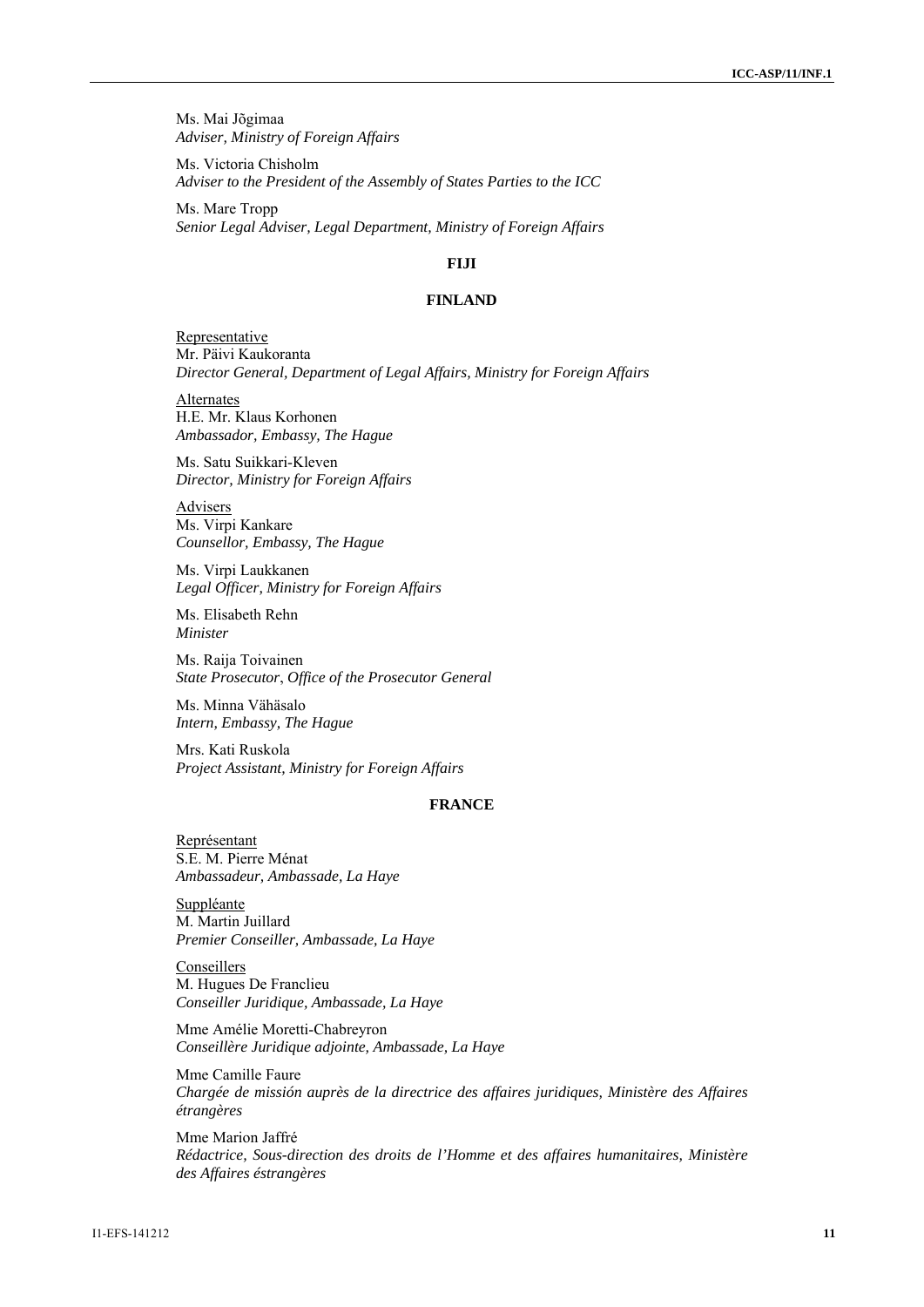M. Philippe Maurel *Rédacteur, Sous-direction des affaires institutionnelles et des contributions internationales, Ministère des Affaires éstrangères* 

M. Francis Stoliaroff *Magistrat, Direction des affaires criminelles et des grâces, Ministère de la Justice* 

# **GABON**

### **GAMBIA**

Representative H.E. Mr. Lamin A.M.S. Jobarteh *Attorney General and Minister of Justice* 

Alternate Mr. Momodou Aki Bayo *Permanent Secretary, Ministry of Foreign Affairs*

Advisers

Mr. Pa Harry Jammeh *Solicitor General and Legal Secretary*

Mrs. Amie Joof *Judge, Court of Appeal*

Mr. Noah Touray *Secretary to Cabinet*

H.E. Mr. Mamour A. Jagne *Ambassador, Embassy, Brussels*

Mr. Ebrima O. Camara *Deputy Head of Mission, Embassy, Brussels*

# **GEORGIA**

Representative H.E. Mr. Shota Ghvineria *Ambassador, Embassy, The Hague*

Alternate Ms. Tamar Gvinadze *Consul, Embassy, The Hague*

# **GERMANY**

Representative H.E. Mr. Pascal Hector *Deputy Director General, Legal Affairs, Federal Foreign Office* 

**Alternates** Mr. Eberhard Desch *Head of Public International Law Division, Federal Ministry of Justice* 

Mr. Lars Leymann *Head of ICC Unit, Federal Foreign Office* 

Mr. Klaus Keller *First Secretary, Embassy, The Hague* 

Advisers Ms. Irmgard Adam *Assistant Desk Officer, Federal Foreign Office*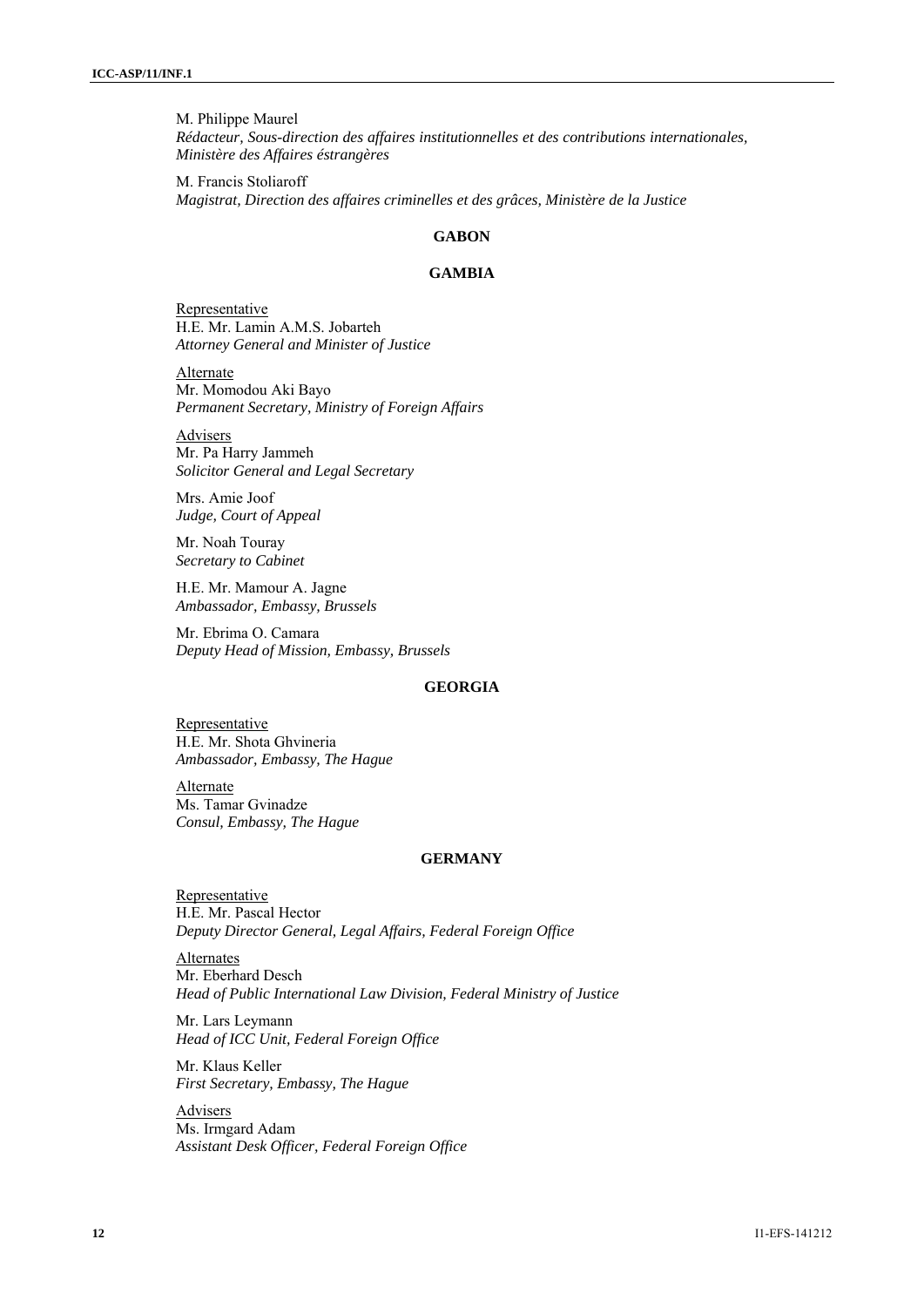Mr. Jan-Philipp Sommer *Attaché, Embassy, The Hague* 

Ms. Kirsten Graumann *Third Secretary, Embassy, The Hague* 

Mr. Claus Kreß *Chair for German, European and International Criminal Law as well as International Security Law of Armed Conflict, University of Cologne* 

Ms. Anne Ruebesame *Legal Expert, Federal Foreign Office* 

### **GHANA**

Representative

Mr. Anthony Gyambiby *Deputy Attorney-General and Deputy Minister for Justice, Ministry of Justice and Attorney-General's Department* 

Alternates H.E. Mrs. Aanaa N. Enin *Ambassador, Embassy, The Hague* 

Mr. Ebenezer Appreku *Director, Legal and Consular Bureau, Ministry of Foreign Affairs and Regional Integration* 

Ms. Cynthia Lamptey *Acting Director of Public Prosecutions, Ministry of Justice and Attorney-General's Department* 

**Advisers** Mr. Francis Gborglah *Minister-Counsellor, Embassy, The Hague* 

Ms. Jane Abla Gasu *Minister Counsellor, Permanent Mission to the United Nations*

# **GREECE**

**Representative** H.E. Mr. John Economides *Ambassador, Embassy, The Hague* 

Alternates Mr. Efstathios Paizis-Paradellis *Counsellor, Embassy, The Hague* 

Mr. Ioannis Korovilas *Attachè, Embassy,The Hague* 

Adviser Ms. Martha Papadopoulou *Deputy Legal Adviser, Legal Department, Ministry of Foreign Affairs* 

### **GRENADA**

# **GUATEMALA**

Representative S.E. Sr. Carlos Raúl Morales *Vice Ministro de Relaciones Exteriores*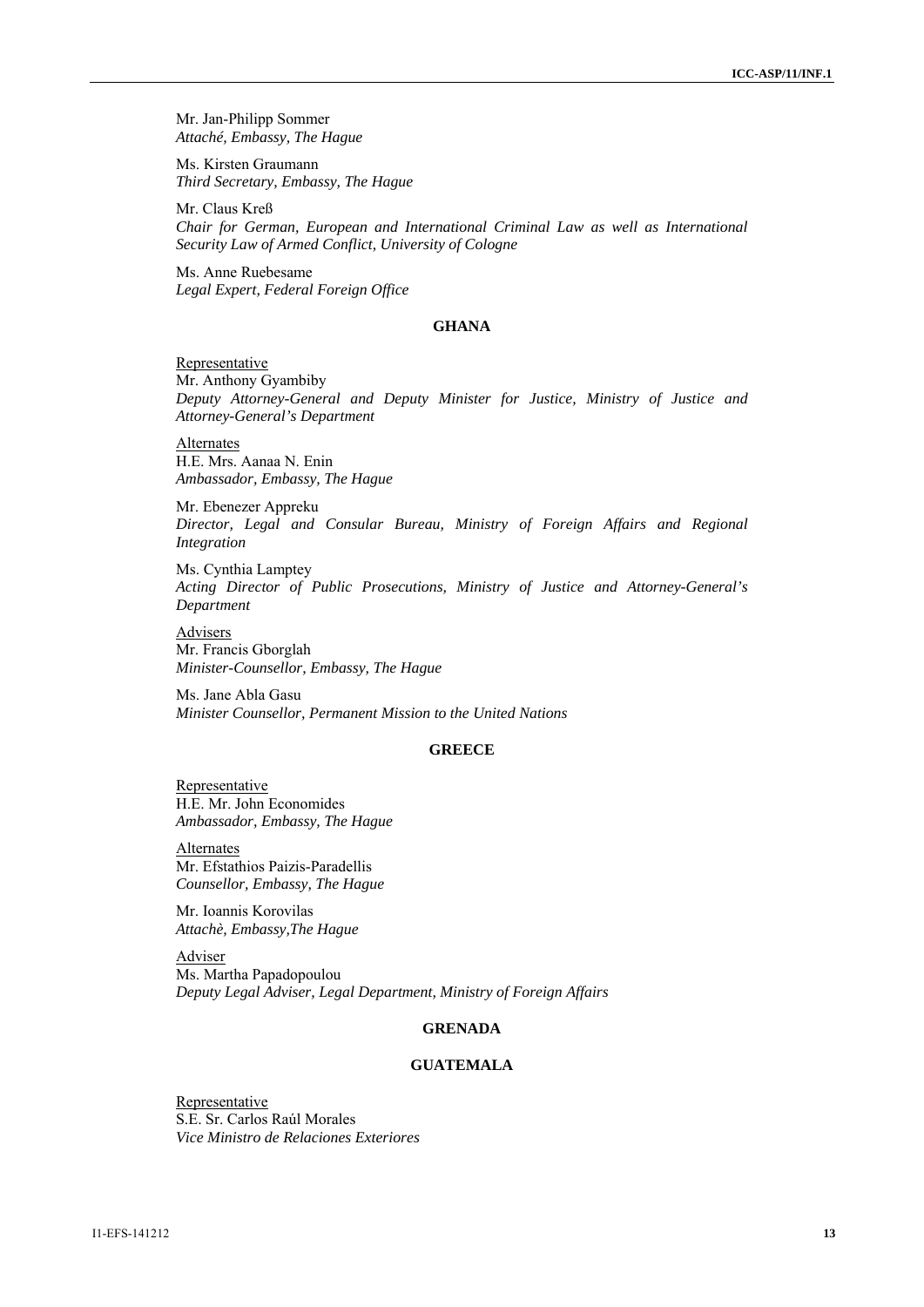Alterno S.E. Sr. Jorge Alfredo Lemcke Arévalo *Embajador, Embajada, La Haya*

**Consejeros** Sr. Carlos Hugo Ávila *Subdirector, Departamento de Derecho Internacional Humanitario, Ministerio de Relaciones Exteriores*

Sr. Carlos Alberto García *Ministro Consejero, Embajada, La Haya* 

Sr. Herbert Bech Cabrera *Primer Secretario y Cónsul, Embajada, La Haya* 

Sra. Ana Cristina Rodríguez Pineda *Primera Secretaria, Misión Permanente ante las Naciones Unidas* 

# **GUINEA**

#### **GUYANA**

#### **HONDURAS**

Representante S.E. Sr. Mauricio R. Aguilar Robles *Embajador, Embajada, La Haya* 

**Suplente** Sr. Sergio Acosta Valdés *Ministro Consejero, Embajada, La Haya* 

# **HUNGARY**

**Representative** H.E. Mr. Gyula Sümeghy *Ambassador, Embassy, The Hague*

Alternates

Ms. Barbara Baller *Deputy Legal Adviser, International and Minority Law Department, Ministry of Foreign Affairs* 

Mr. András Kocsis *First Secretary, Embassy, The Hague*

Mr. Dániel Csonka *Attaché, Embassy, The Hague*

Mr. Niels Marselis *Political Analist, Embassy, The Hague* 

#### **ICELAND**

### **IRELAND**

Representative H.E. Ms. Mary Whelan *Ambassador, Embassy, The Hague* 

Alternates Ms. Brídín O'Donoghue *Assistant Legal Adviser, Department of Foreign Affairs and Trade*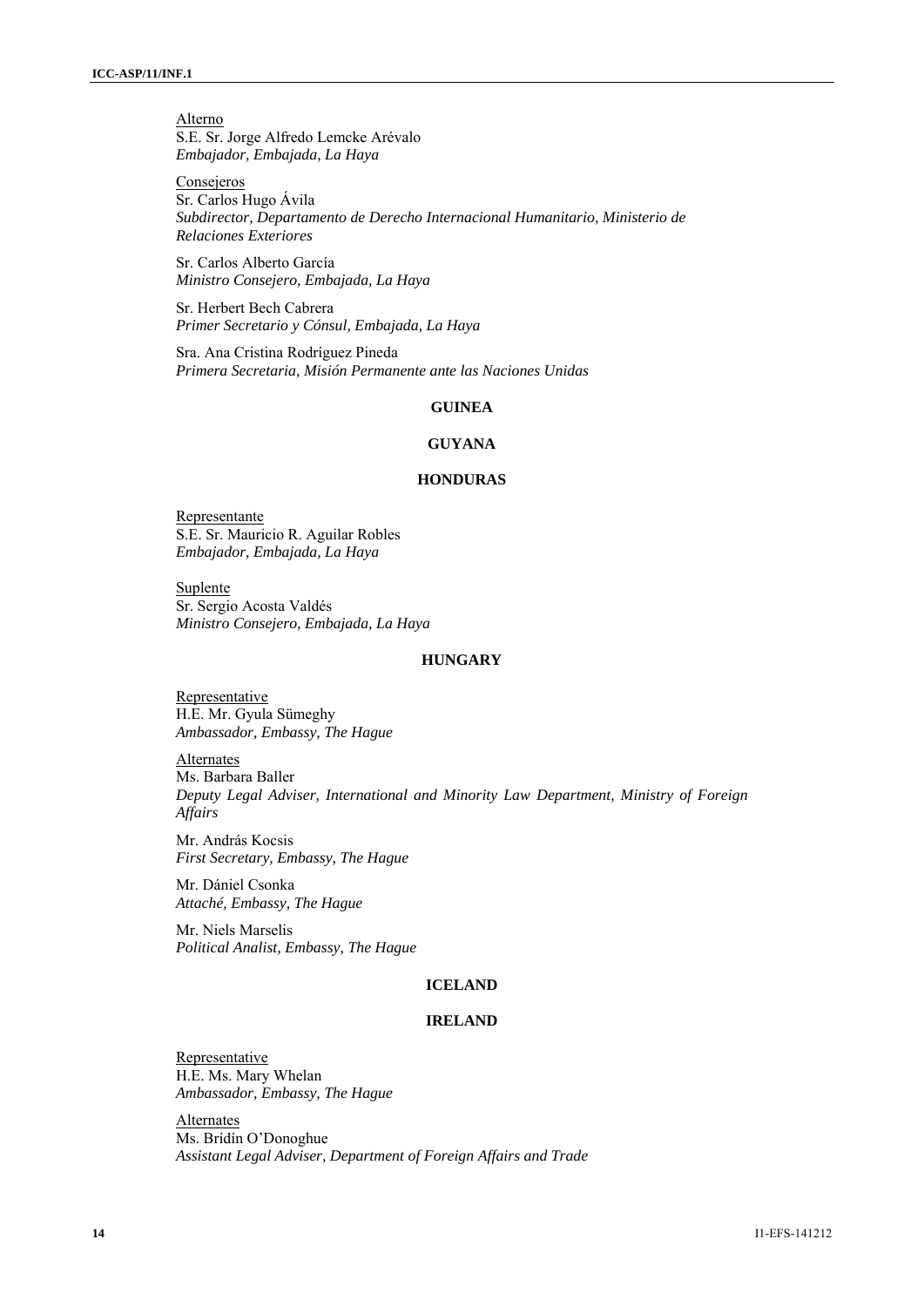Ms. Caroline Whelan *First Secretary, Embassy, The Hague* 

Mr. Jonathan Dent *Second Secretary, Embassy, The Hague* 

Advisers Mr. Eoghan McSwiney *Attaché, Embassy, The Hague* 

Ms. Patricia Sheridan *Intern, Legal Division, Department of Foreign Affairs and Trade* 

### **ITALY**

Representative H.E. Mr. Francesco Azzarello *Ambassador, Embassy, The Hague* 

Alternate Mr. Roberto G. Bellelli *Legal Adviser, Embassy, The Hague* 

Mr. Mauro Politi *Professor, University of Trento* 

Ms. Laura Ulda Calligaro *Counsellor, Embassy, The Hague* 

Mrs. Sarah Negro *First Secretary, Embassy, The Hague* 

Advisers Mr. Denise Boriero *Intern, Embassy, The Hague* 

# **JAPAN**

**Representative** H.E. Mr. Yasumasa Nagamine *Ambassador, Embassy, The Hague* 

Alternates Mr. Yutaka Kikuta *Minister, Embassy, The Hague* 

Mr. Motoo Noguchi *Attorney, International Legal Affairs Division, Ministry of Foreign Affairs* 

Mr. Kenichi Kobayashi *Director, International Legal Affairs Division, Ministry of Foreign Affairs* 

Mr. Sadaharu Kodama *First Secretary/Legal Adviser, Embassy, The Hague* 

Ms. Ryoko Shinohara *Deputy Director, International Legal Affairs Division, Ministry of Foreign Affairs* 

Mr. Nobuyuki Murai *First Secretary, Embassy, The Hague* 

Adviser Ms. Risa Saijo *Adviser, Embassy, The Hague*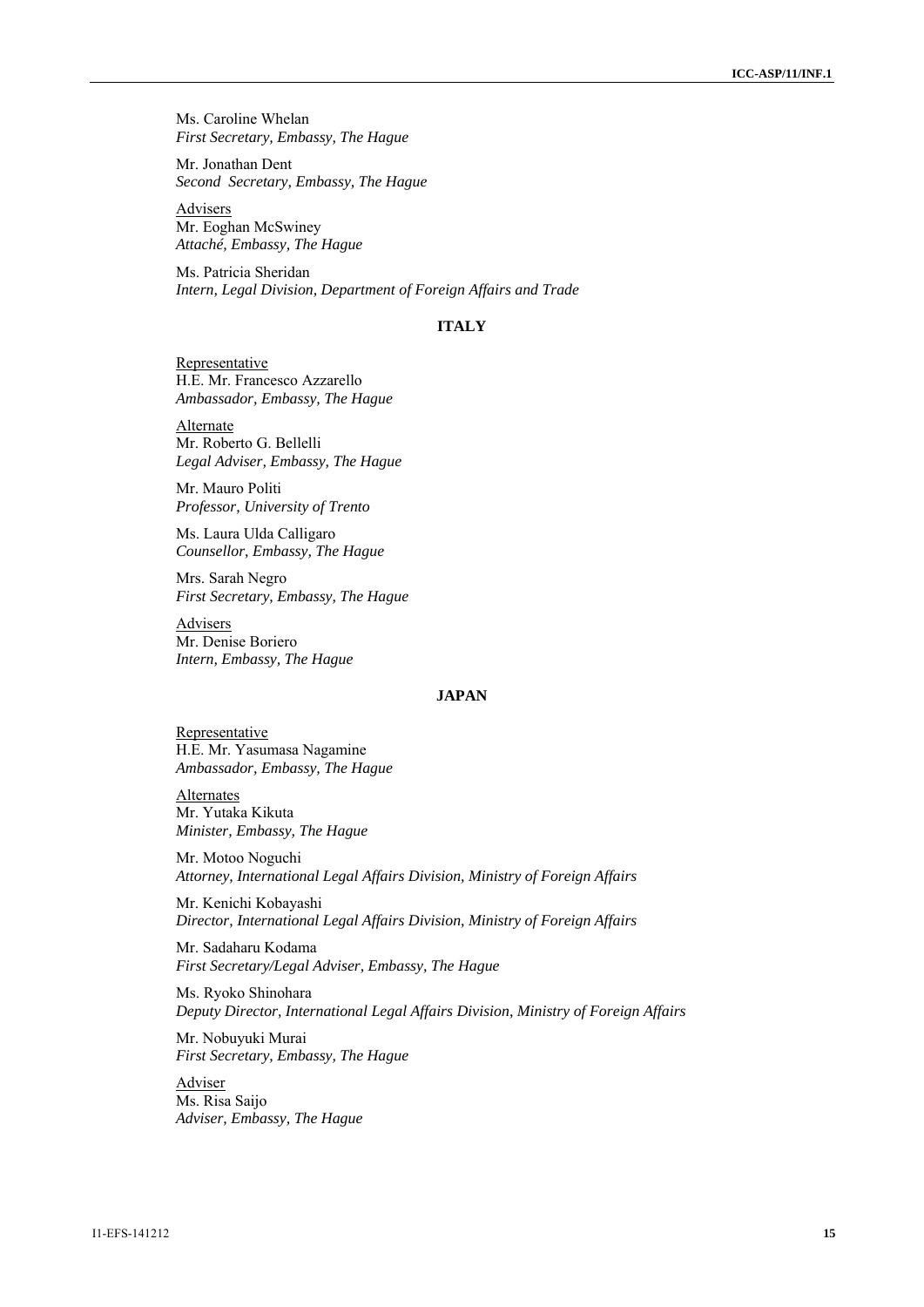### **JORDAN**

Representative H.R.H. Prince Zeid Ra'ad Zeid Al-Hussein *Ambassador, Permanent Representative to the United Nations* 

Alternate H.E. Mr. Khaldoun TH. Talhouni *Ambassador, Embassy, The Hague*

Advisers Mrs. Raghed Al Saqqa *Counsellor, Embassy, The Hague*

Mr. Alaa Al Edwan *Third Secretary, Embassy, The Hague*

### **KENYA**

Representative H.E. Mr. Sam Ongeri *Minister, Ministry of Foreign Affairs*

Alternates H.E. Mr. Katoo Ole Metito *Minister, Ministry of State for Provincial Administration and Internal Security* 

H.E. Mr. Githu Muigai *Attorney General, State Law Office* 

Advisers H.E Mrs. Ruthie C. Rono *Ambassador, Embassy, The Hague* 

Mrs. Dorcas Oduor *Deputy Director, Public Prosecutions, State Law Office*

Mrs. Alice Ondieki *Director/Chief Executive Officer, Witness Protection Agency, State Law Office*

Ms. Emily Chweya *Deputy Chief Legal Officer, Ministry of Justce, National Cohesion, & Constitutional Affairs* 

Ms. Jeannette Mwangi *Principal State Counsel, Ministry of Foreign Affairs* 

Ms. Christine M'Kwenda *Second Secretary, Ministry of Foreign Affairs, Legal Directorate* 

Ms. Beatrice Mwaura *Second Secretary, Permanent Mission to the United Nations* 

Mr. Dan Ochieng *Second Secretary, Embassy, The Hague* 

Mr. Charles Fredrick Kamau Kimani *Legal Counsel, Ministry of State for Provincial Administration and Internal Security* 

M. Belinda Kiilu *State Counsel, State Law Office*

# **LATVIA**

**Representative** H.E. Mr. Māris Klišāns *Ambassador, Embassy, The Hague*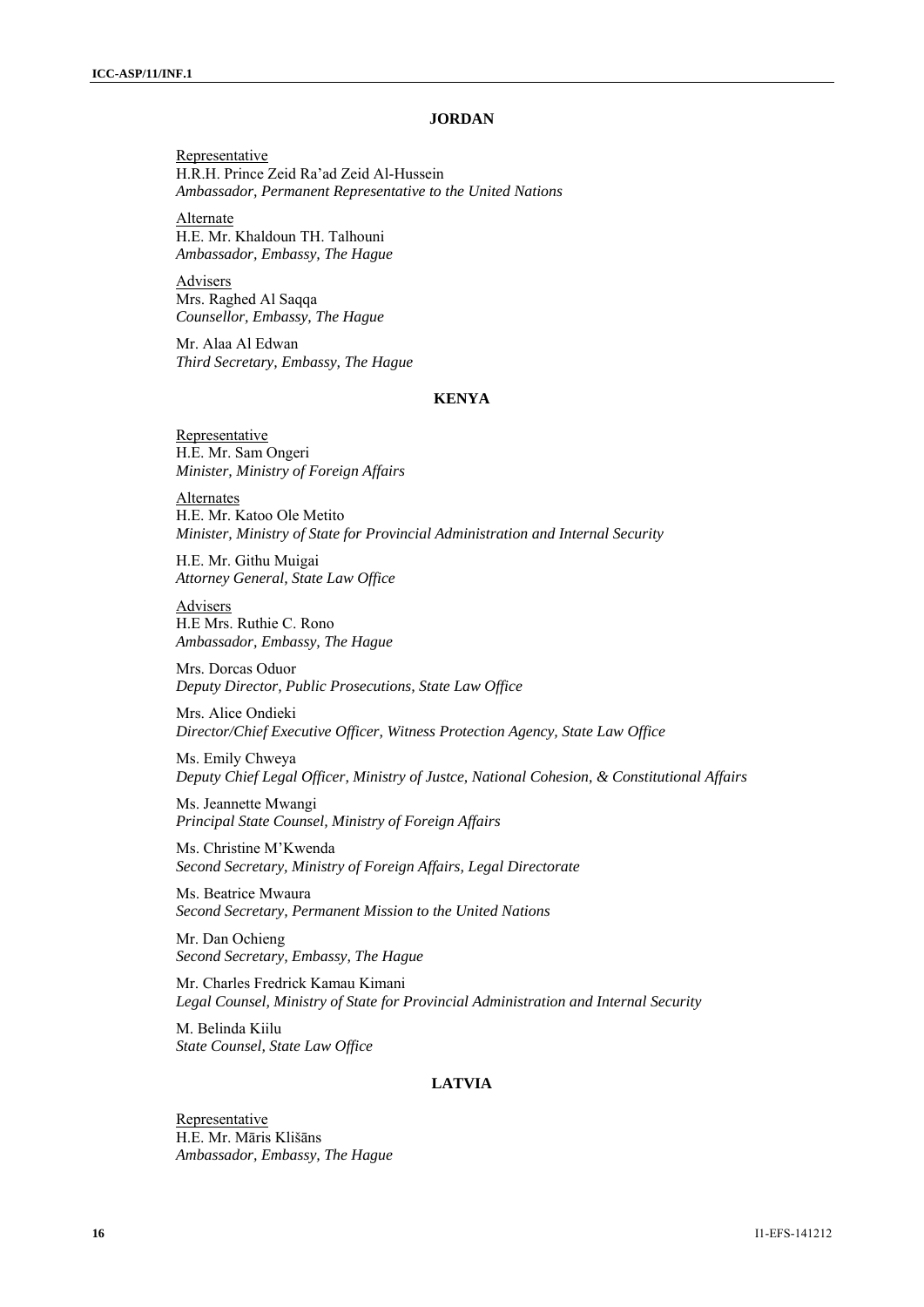**Alternates** Mr. Sandris Laganovskis *Counsellor, Permanent Representation to the European Union* 

Ms. Anna Skrjabina *Director, European Affairs Department, Ministry of Justice* 

Adviser

Mr. Andris Krastiņš *Second Secretary, International Law Division, Legal Department of Justice, Ministry of Foreign Affairs* 

# **LESOTHO**

Representative Mr. Lebohang Moqhali

Alternate Ms. Claudia Malebona Takalimane *Senior Legal Officer, Ministry of Justice*

### **LIBERIA**

### **LIECHTENSTEIN**

Representative H.E. Mr. Christian Wenaweser *Ambassador, Permanent Representative to the United Nations*

Alternate Mr. Stefan Barriga *Deputy Permanent Representative to the United Nations*

**Advisers** Ms. Isabel Frommelt *Counsellor, Office for Foreign Affairs, Ministry of Foreign Affairs*

Mr. Jörn Oliver Eiermann *Adviser, Permanent Mission to the United Nations*

### **LITHUANIA**

**Representative** Mr. Ridas Petkus *Deputy Director, Law and International Treaties Department, Ministry of Foreign Affairs* 

**Alternates** Mr. Aleksas Dambrauskas *First Secretary, Permanent Mission to the United Nations* 

Ms. Gita Blinstrubaitė *First Secretary, Embassy, The Hague*

Adviser Mrs. Anastasiya Plotnikova *Intern, Embassy, The Hague* 

# **LUXEMBOURG**

Représentant M. Jean Olinger *Directeur, Departement des Affaires Juridiques et culturelles, Ministère des Affaires étrangères*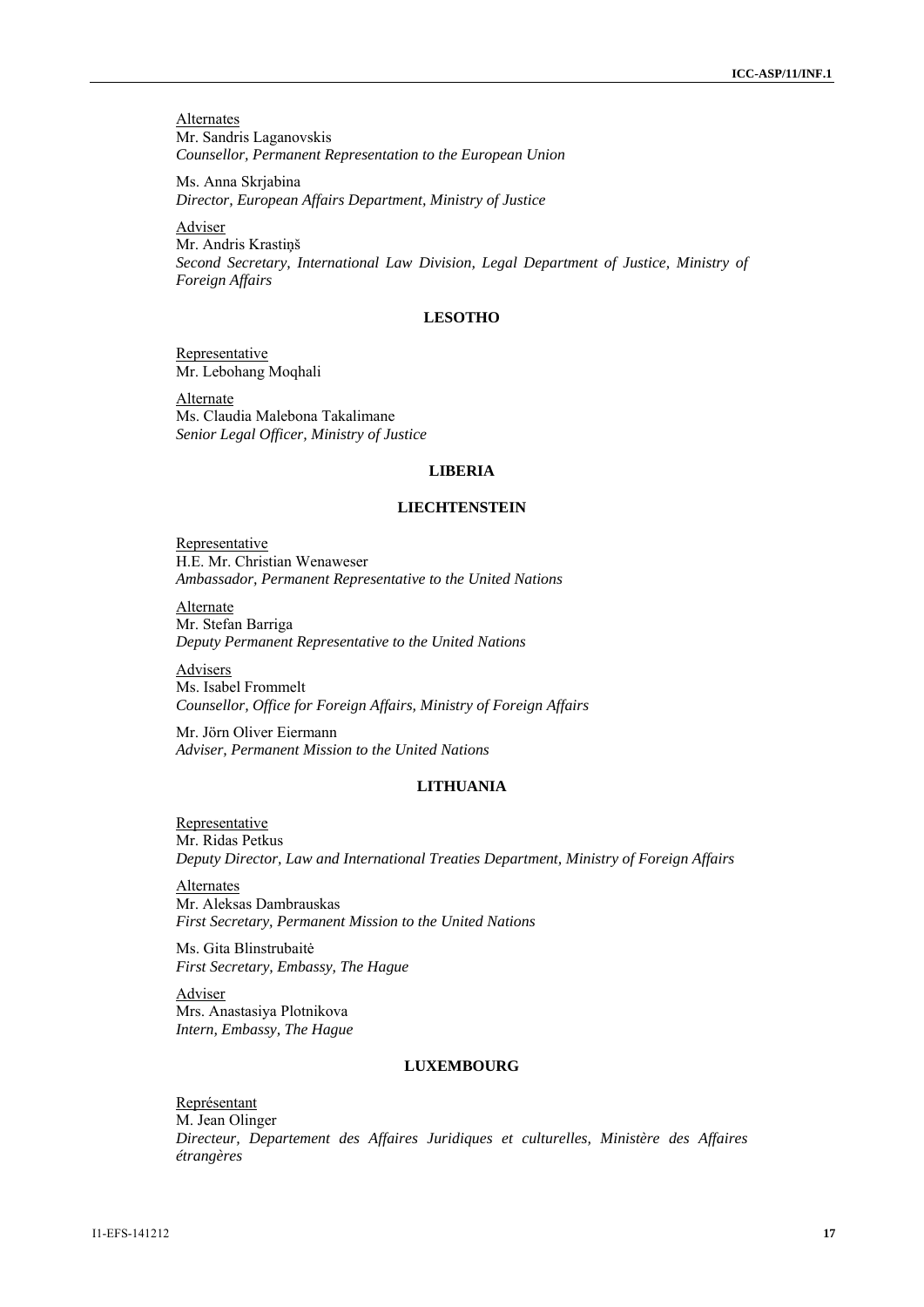Suppléant S.E. M. Pierre-Louis Lorenz *Ambassadeur, Ambassade, La Haye* 

Conseiller M. Serge Hentzig *Premier Secrétaire, Ambassade, La Haye* 

# **MADAGASCAR**

Représentant S.E. M. Jean Emile Andrianasolonjanahary *Secrétaire général, Ministère de la Justice* 

### **MALAWI**

# **MALDIVES**

# **MALI**

Représentant M. Mohamed Maiga *Directeur des Affaires juridiques, Ministère des Affaires étrangères et de la Coopération internationale* 

### **MALTA**

**Representative** H.E. Mr. Martin Valentino *Ambassador, Embassy, The Hague* 

Alternates Ms. Daniela Sultana *First Secretary, Embassy, The Hague* 

Mr. Stephen Staines *First Secretary, Ministry of Foreign Affairs* 

### **MARSHALL ISLANDS**

#### **MAURITIUS**

#### **MEXICO**

Representante S.E. Sr. Eduardo Ibarrola Nicolín *Embajador, Embajada, La Haya* 

**Suplente** 

Sr. Arturo Hernández Basave *Director General, Organización de las Naciones Unidas, Secretaría de Relaciones Exteriores* 

Consejeros Sra. Mariana Salazar Albornoz *Directora, Derecho Internacional Humanitario, Consultoría Jurídica, Secretaría de Relaciones Exteriores* 

Sr. Alejandro León Vargas *Segundo Secretario, Embajada, La Haya* 

# **MONGOLIA**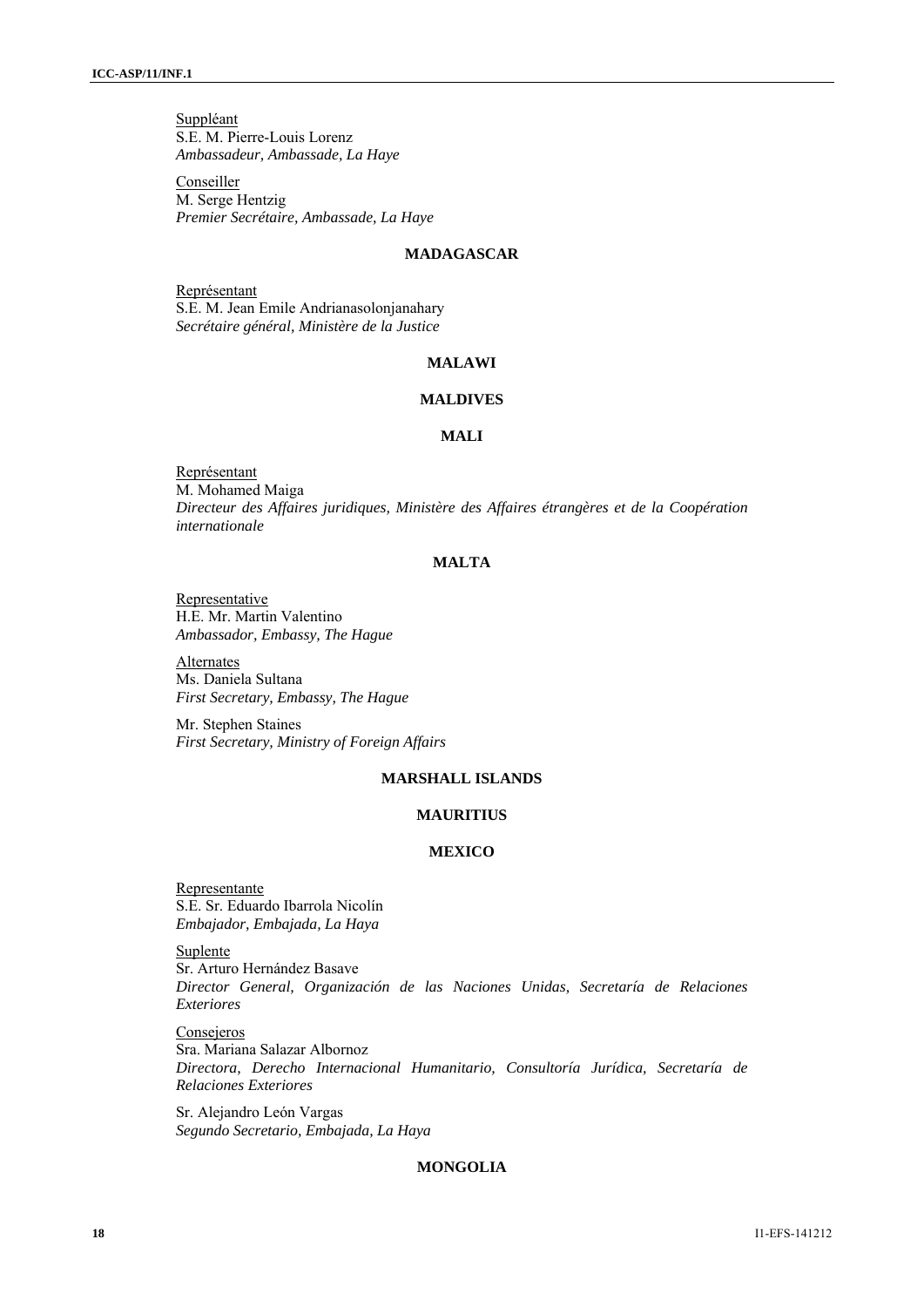### **MONTENEGRO**

Representative Ms. Merima Baković *Senior Adviser, Department for Judiciary, Ministry of Justice and Human Rights* 

Alternate Ms. Milica Anđelić *Legal Adviser, Supreme State Prosecutor's Office* 

### **NAMIBIA**

**Representative** Ms. Evelyn Nawases-Taeyele *Member of Parliament* 

**Alternate** H.E. Mr. Wilfried I. Emvula *Ambassador, Permanent Representative to the United Nations* 

**Advisers** Mr. Ignatius Shixwameni *Member of Parliament* 

Ms. Juliet Kavetuna *Member of Parliament* 

Mr. Elifas Dingara *Member of Parliament* 

Ms. Agnes Tjongarero *Member of Parliament* 

Mr. Isasskar Ndjoze *Deputy Permanent Secretary, Ministry of Justice* 

Mr. Manasse C. Zeracua *Principal Clerk, Standing Committee* 

Ms. Ndeshipanda Nghitewapo *Desk Officer, ICC* 

Ms. Veendapi Kamupingene *First Secretary, Permanent Mission to the United Nations* 

Ms. Rita Hengari *Legal Officer* 

#### **NAURU**

#### **NETHERLANDS**

Representative H.E. Mr. Pieter de Savornin Lohman *Permanent Representative to the International Criminal Court, Ministry of Foreign Affairs* 

**Alternates** H.E. Ms. Nora Stehouwer-van Iersel *Ambassador for International Organisations, Ministry of Foreign Affairs* 

Mr. Koen Davidse *Director, Department of Multilateral Organisations and Human Rights*, *Ministry of Foreign Affairs*

Mr. Aldrik Gierveld *Deputy Director, Department of Multilateral Organisations and Human Rights, Ministry of Foreign Affairs*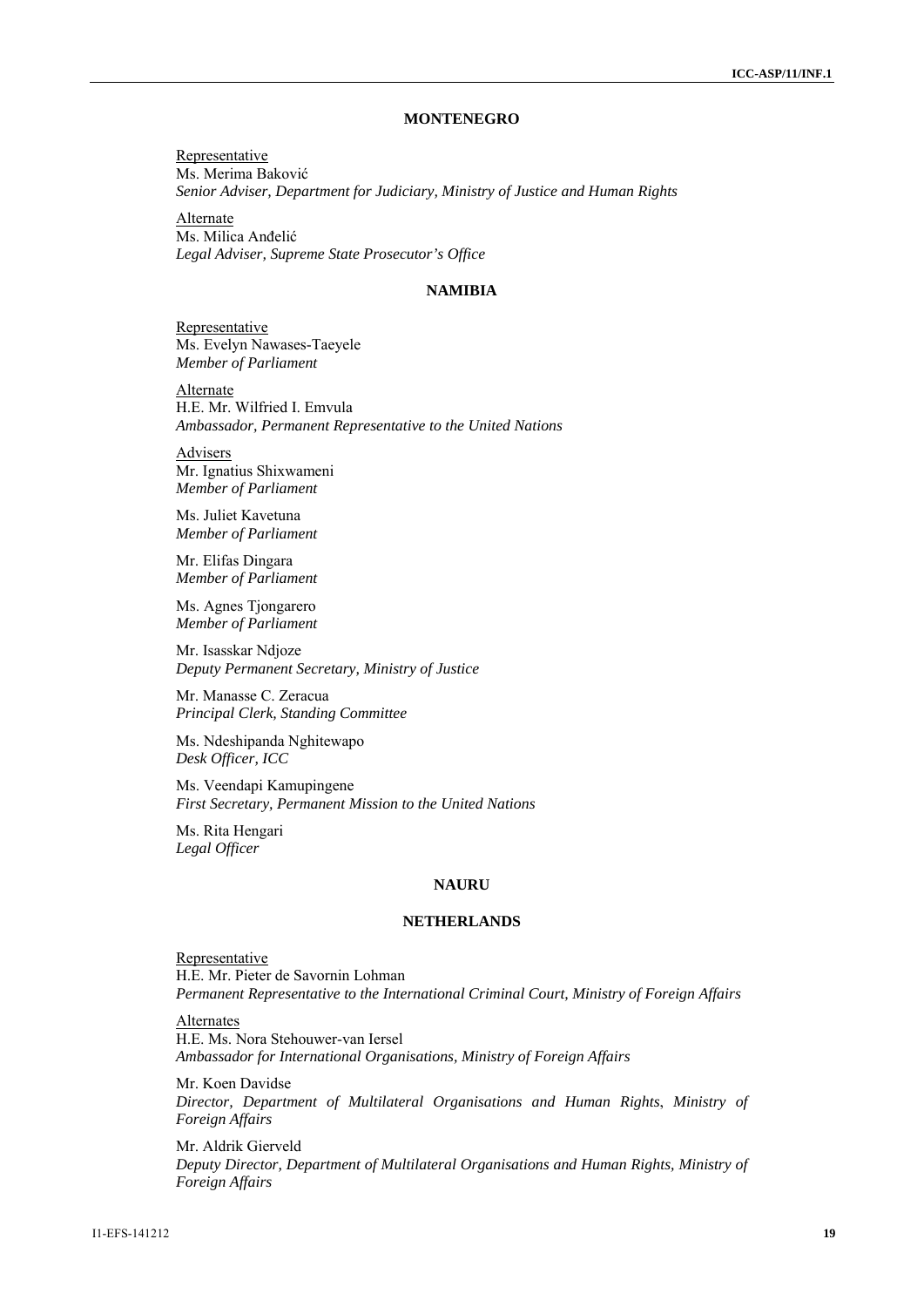**Advisers** Ms. Liesbeth Lijnzaad *Legal Adviser, Ministry of Foreign Affairs*

Mr. Lionel Veer *Human Rights Ambassador, Multilateral Organisations and Human Rights Department, Ministry of Foreign Affairs* 

Ms. Alexandrea Valkenburg *Head, Divison for Human Rights and Political and Legal UN Affairs, Ministry of Foreign Affairs* 

Mr. Thomas S.M. Henquet *Legal Counsel, Ministry of Foreign Affairs*

Mr. Niels Blokker *Legal Counsel, Ministry of Foreign Affairs*

Ms. Chantal M. Joubert *Legal Counsel, Ministry of Security and Justice*

Mr. Jacob T.J. Struyker Boudier *Senior Legal Adviser, Ministry of Justice* 

Mr. Marcel F. van den Bogaard *Legal Adviser, Permanent Mission to the UN*

Mr. Jan Reinder Rosing *Policy Officer, Multilateral Organisations and Human Rights Department, Human Rights and Political and Legal Affairs Division, Ministry of Foreign Affairs* 

Mr. Elke Koning *Policy Adviser, Ministry of Foreign Affairs*

Ms. Eva van Aalst *Policy Adviser, Mnistry of Foreign Affairs* 

Ms. Christien Aben *Senior Policy Adviser, Ministry of Foreign Affairs*

Ms. Eline Severijnen *Trainee, Ministry of Foreign Affairs*

Ms. Marianne Niessink *Head, Legal and Operational Affairs Department, Ministry of Security and Justice* 

# **NEW ZEALAND**

Representative H.E. Mr. George Troup *Ambassador, Embassy, The Hague* 

Alternates Mr. Carl Reaich *Deputy Head of Mission, Embassy, The Hague* 

Mr. Paul Vinkelvleugel *Policy Adviser, Embassy, The Hague* 

# **NIGER**

# **NIGERIA**

Representative H.E. Mr. Mohammed Bello Adoke *Minister of Justice and Attorney General, Federal Ministry of Justice*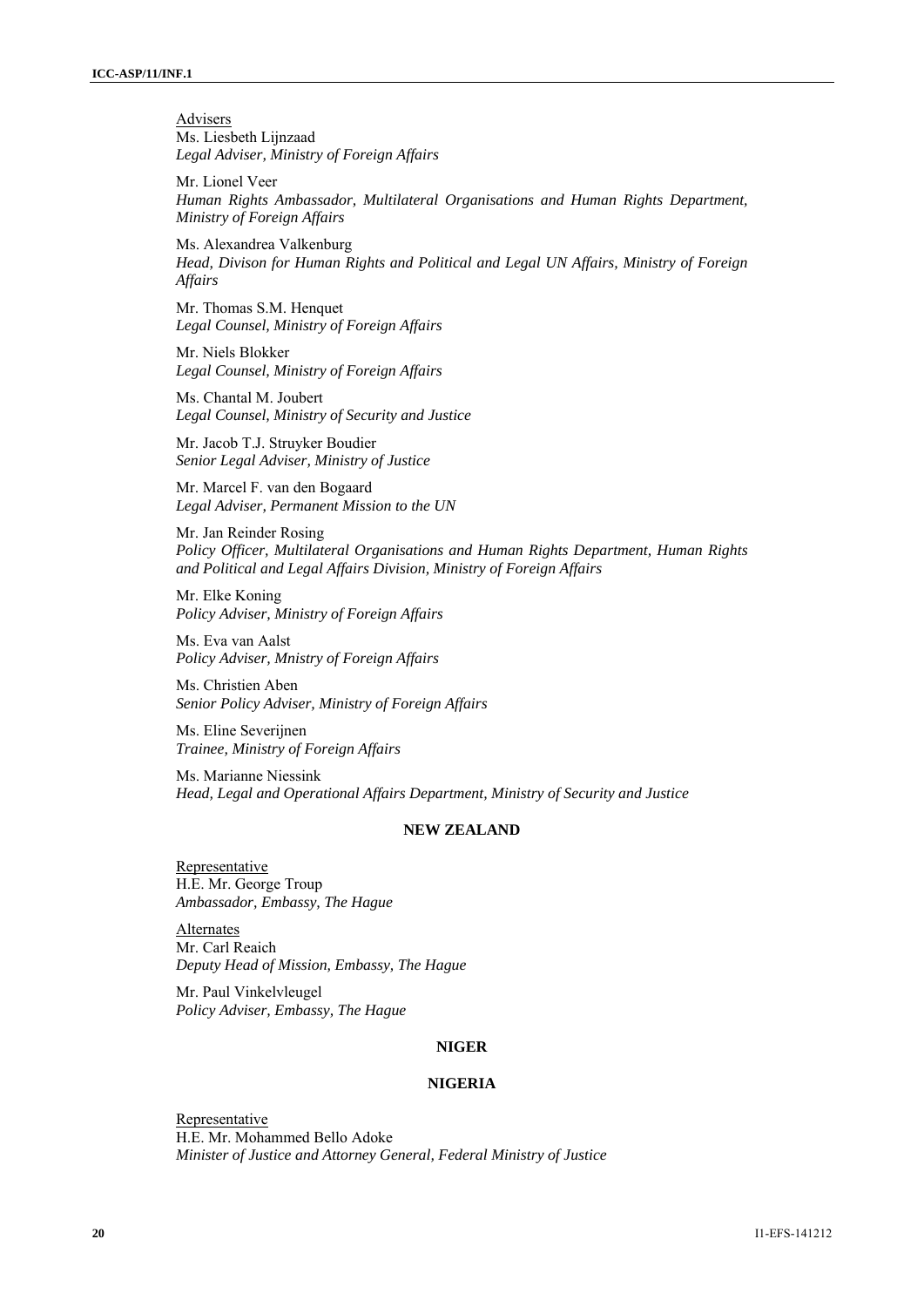**Alternates** H.E. Mrs. Nimota N. Akanbi *Ambassador, Embassy, The Hague* 

Advisers Mr. Chuka C. Udedibia *Deputy Head of Mission, Embassy, The Hague*

H.E. Mr. A.C. Uzoka-Emejulu *Under Secretary, Regions and International Organizations, Ministry of Foreign Affairs*

H.E. Mr. U.A. Baraya *Director, Third United Nations Development, Ministry of Foreign Affairs*

Mr. Mustafa Musa Kida *Minister, Embassy, The Hague*

Mr. Peter Akper *Senior Special Assistant, Federal Ministry of Justice* 

Mr. George Ehidiamen Edokpa *Minister Counsellor, Permanent Mission to the United Nations*

Mr. Oni *Adviser, Department of International Law, Federal Ministry of Justice*

# **NORWAY**

Representative Mr. Martin Sørby *Deputy Director General, Legal Affairs Department, Ministry of Foreign Affairs* 

Alternate H.E. Ms. Anniken Krutnes *Ambassador, Embassy, The Hague* 

Advisers Mr. Irvin Høyland *Minister (Legal Affairs), Embassy, The Hague*

Ms. Siri Barry *Minister Counselor, Embassy, The Hague*

Ms. Elin Widsteen *Senior Adviser, Legal Affairs Department, Ministry of Foreign Affairs* 

Ms. Katrine Haukens *Adviser, Embassy, The Hague* 

Mr. Morten Bergsmo *Professor, University of Oslo* 

Mr. Alf Butenschøn Skre *Trainee, Embassy, The Hague*

Mr. Kurt-Rune Bergset *Trainee, Embassy, The Hague* 

# **PANAMA**

Representante Sra. Annelle Urriola Vargas *Consejera, Misión Permanente ante las Naciones Unidas*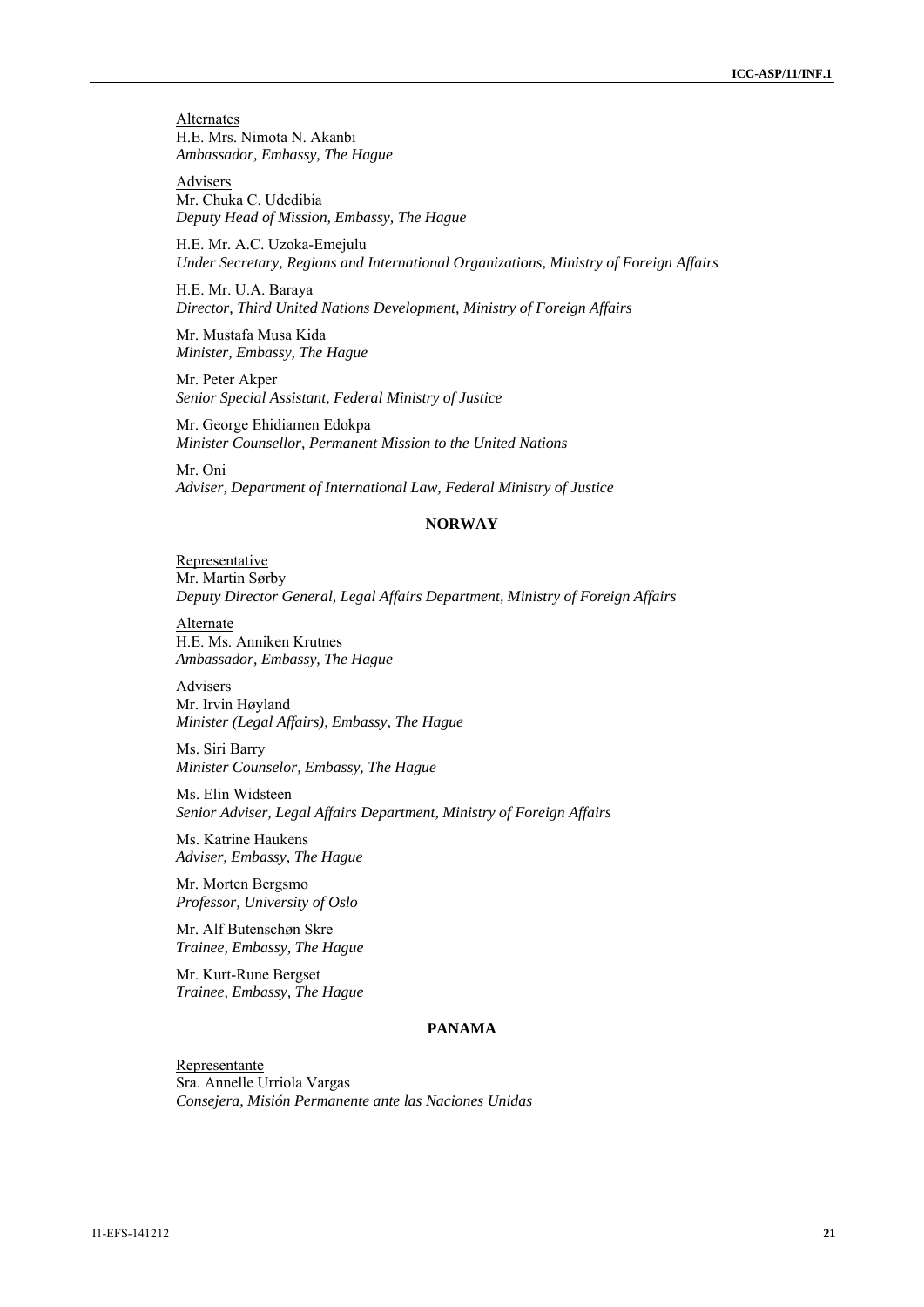# **PARAGUAY**

Representante Sr. José Raúl Torres Kirmser *Ministro, Corte Suprema de Justicia* 

Suplentes

S.E. Sr. Mario Sandoval *Embajador, Embajada, Bruselas* 

Sr. Ernesto Velázquez *Asesor Jurídico, Derecho Internacional Público* 

Sr. Miguel Ángel Romero *Ministr, Embajada, Bruselas* 

Sr. Julio César Peralta *Director de Organismos Internacionales, Ministerio de Relaciones Exteriores* 

Sr. José Miguel Torres *Asistente Jurisdiccional, Corte Suprema de Justicia* 

#### **PERU**

Representante S.E. Sr. Allan Wagner Tizón *Embajador, Embajada, La Haya* 

Suplente Sr. George Norman Nicholson *Ministro, Embajada, La Haya* 

Consejeros Sr. Alfredo Fortes García *Consejero, Embajada, La Haya* 

Sr. Gonzalo Bonifaz Tweddle *Primer Secretario, Misión Permanente ante las Naciones Unidas* 

# **PHILIPPINES**

Representative H.E. Ms. Lourdes G. Morales *Ambassador, Embassy, The Hague* 

Alternates Ms. Irene Susan Natividad *Assistant Secretary, Office of Legal Affairs, Department of Foreign Affairs* 

Mr. Igor G. Bailen *First Secretary and Legal Adviser, Permanent Mission to the United Nations* 

Ms. Marie Charlotte G. Tang *First Secretary, Embassy, The Hague* 

Adviser Mr. Raul Pangalangan *Professor, College of Law, University of the Philippines* 

### **POLAND**

Representative Mr. Maciej Szpunar *Undersecretary of State, Ministry of Foreign Affairs*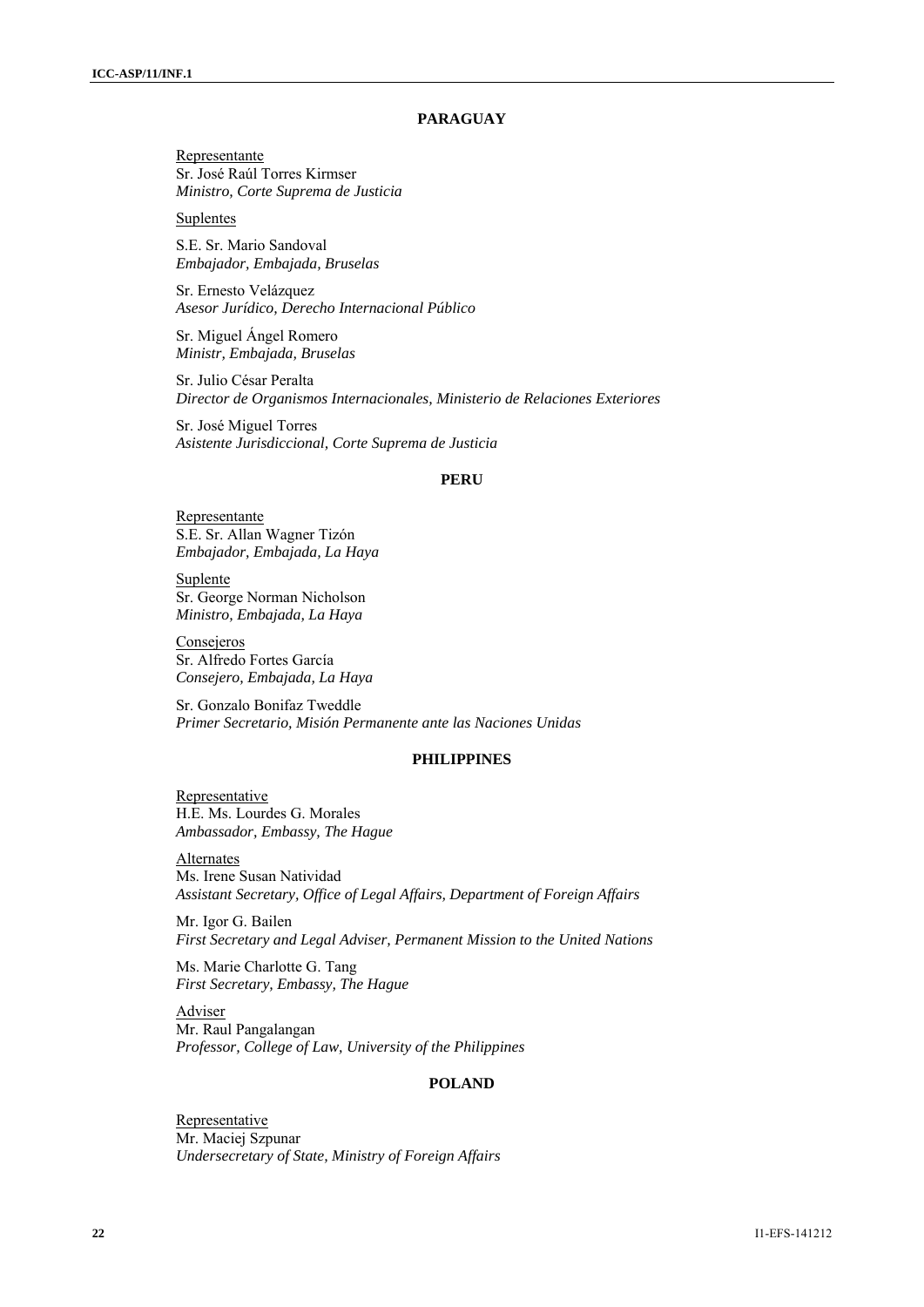**Alternates** H.E. Mr. Jan Borkowski *Ambassador, Embassy, The Hague* 

Mr. Janusz Stáncyk *Director, Legal and Treaty Department, Ministry of Foreign Affairs* 

Mr. Marek Madej *Minister-Counsellor, Legal and Treaty Department, Ministry of Foreign Affairs* 

Ms. Beata Ziorkiewicz *Criminal Law Department, Ministry of Justice* 

Mr. Grzegorz Zyman *Counsellor, Legal and Treaty Department, Ministry of Foreign Affairs* 

Mr. Michal Węckowicz *Counsellor, Legal and Treaty Department, Ministry of Foreign Affairs*

Mr. Michak Węckowicz *Counsellor, Embassy, The Hague*

Ms. Alicja Pawtowska *Intern, Embassy, The Hague* 

# **PORTUGAL**

Representative H.E. Mr. José Bouza Serrano *Ambassador, Embassy, The Hague* 

Alternates Mr. Miguel de Serpa Soares *Legal Adviser, Ministry of Foreign Affairs* 

Ms. María Teresa Artilheiro Ferreira *Legal Counsellor, Department of Legal Affairs, Ministry of Foreign Affairs* 

Ms. Mafalda Groba Gomes *First Secretary, Embassy, The Hague*

# **REPUBLIC OF KOREA**

**Representative** Mr. Shin Maeng-ho *Director-General, International Legal Affairs Bureau, Ministry of Foreign Affairs and Trade* 

Alternates Mr. Park Chull-Joo *Minister-Counsellor, Embassy, The Hague*

Ms. Lee Jiyoon *First Secretary, Treaties Divison, Ministry of Foreign Affairs and Trade*

Ms. Lee Sejin *Second Secretary, Embassy, The Hague*

Mr. Kim Chung hyun *Prosecutor, Ministry of Justice*

Mr. Shin Dongwon *Prosecutor, Ministry of Justice*

Advisers Mr. Choi Tae Hyun *Professor, College of Law, Hanyang University*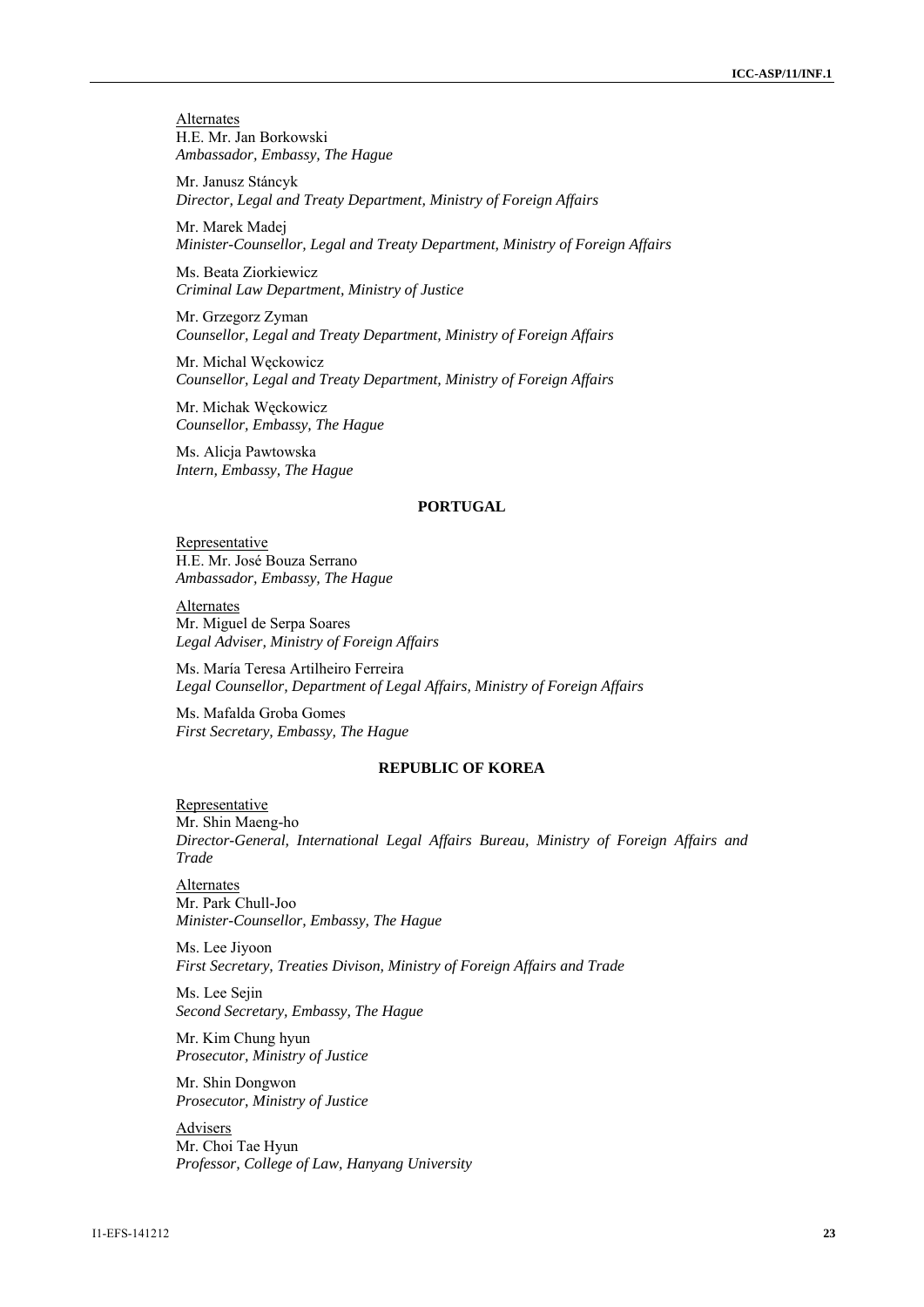Mr. Kim Young-sok *Professor, Ewha Womans University*

#### **REPUBLIC OF MOLDOVA**

Representative H.E. Mr. Mihai Gribincea *Ambassador, Embassy, Brussels* 

Alternate Ms. Veronica Dragnev *First Secretary, Embassy, Brussels*

# **ROMANIA**

Representative Mr. Bogdan Aurescu *State Secretary, Ministry of Foreign Affairs*

Alternate H.E. Mrs. Ireny Comaroschi *Ambassador, Embassy, The Hague*

Mr. Matei Cristea *Second Secretary, Ministry of Foreign Affairs*

Adviser Mrs. Ileana Daniela Popescu *Third Secretary, Embassy, The Hague* 

# **SAINT KITTS AND NEVIS**

# **SAINT LUCIA**

## **SAINT VINCENT AND THE GRENADINES**

### **SAMOA**

**Representative** Ms. Pierina A. Katoanga *Second Secretary, Permanent Mission to the United Nations* 

# **SAN MARINO**

### **SENEGAL**

Représentant S.E. M. Macky Sall *President de la Republique*

**Suppléants** S.E. M. Amadou Kebe *Ambassadeur, Ambassade, La Haye* 

M.Souleymane Kane *Directeur, Affaires criminelles et des grâces, Ministère de la Justice*

M. Ndongo Dieng *Chef, Division des droits de l'Homme, Ministère des Affaires étrangères* 

M. Moustapha Sow *Premier Conseiller, Ambassade, La Haye*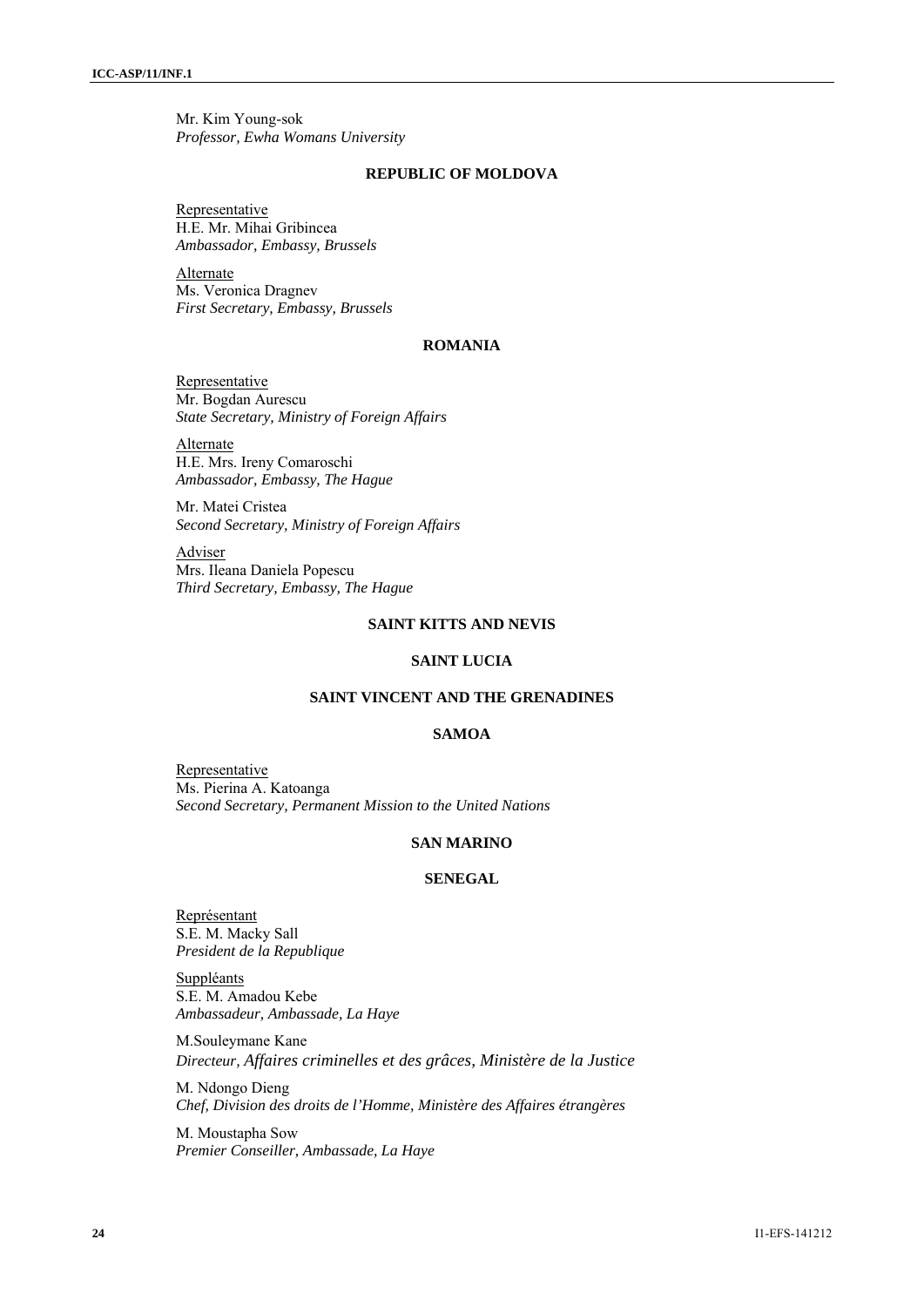### **SERBIA**

Representative Mr. Zoran Stojanović *Professor, Criminal Law Faculty*

**Alternates** H.E. Mr. Čedomir Radojković *Ambassador , Embassy, The Hague* 

Advisers Mr. Saša Obradović *Legal Adviser, Embassy, The Hague* 

Mr. Marko Brkić *Consul, Embassy, The Hague* 

# **SEYCHELLES**

# **SIERRA LEONE**

Representative H.E. Mr. Osman Keh Kamara *Ambassador, Deputy Permanent Representative to the United Nations*

Alternate Mr. Winston Yankuba *Counsellor, Embassy, Brussels* 

# **SLOVAKIA**

Representative H.E. Mr. Jaroslav Chlebo *Ambassador, Embassy, The Hague*

Alternates Mr. Igor Bartho *Director, International Law Department, Ministry of Foreign and European Affairs*

Ms. Andrea Vavríková *Third Secretary, Embassy, The Hague* 

Advisers Ms. Zuzana Žitná *First Secretary, Embassy, The Hague*

Ms. Lenka Al-Shafé i *Head, International Relations Division, International Law Section, Ministry of Defence*

Ms. Jarmila Kostková *International Relations Division, International Law Section, Ministry of Defence* 

# **SLOVENIA**

Representative Mr. Božo Cerar *State Secretary, Ministry of Foreign Affairs* 

Alternate H.E. Mr. Leon Marc *Ambassador, Embassy, The Hague* 

Advisers Mr. Marko Rakovec *Minister Counsellor, Ministry for Affairs*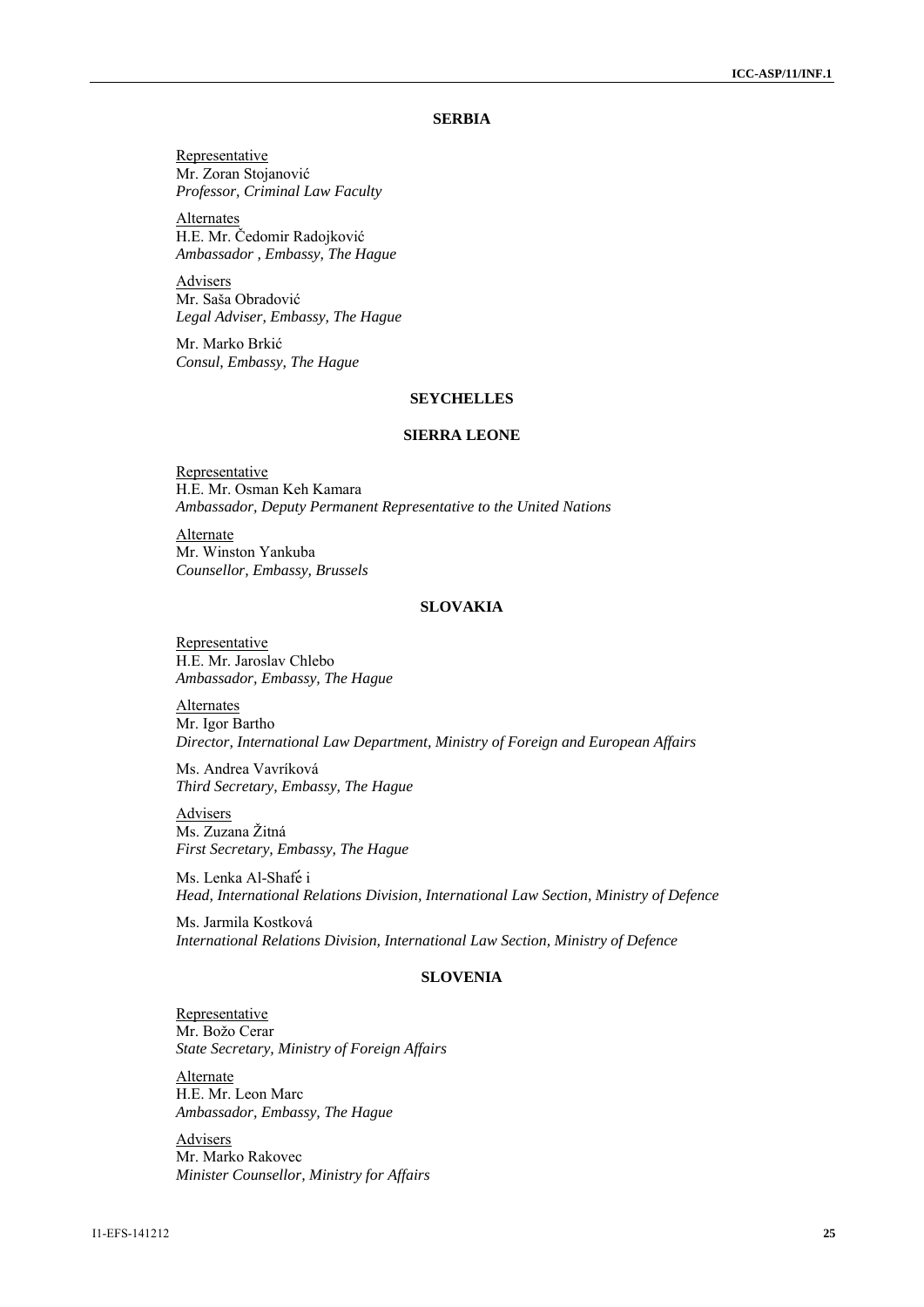Mr. Davor Devčič *Counsellor, Embassy, The Hague*

#### **SOUTH AFRICA**

**Representative** Mr. Andries Carl Nel *Deputy Minister, Ministry of Justice and Constitutional Development*

Alternates H.E. Mr. Peter Goosen *Ambassador, Embassy, The Hague*

Mr. Pieter Andreas Stemmet *Senior State Law Adviser, Department of International Relations and Cooperation, Ministry of Foreign Affairs* 

Mr. Dire David Tladi *Legal Counsellor, Permanent Mission to the United Nations* 

Mr. Ndaba John Mkhubele *Chief Director, International Legal Relations, Department of Justice and Constitutional Development*

Mr. Joshna Govind *Deputy Director, Department of Justice and Constitutional Development*

Advisers Ms. Thanisa Naidu *Legal Counsellor, Embassy, The Hague* 

Mr. Abram Mandla Lingwati *State Law Adviser, Department of Justice and Constitutional Development*

### **SPAIN**

Representante S.E. Sr. Francisco Javier Vallaure de Acha *Embajador, Embajada, La Haya* 

Suplente

Sr. José Martín Pérez de Nanclares *Director de la Asesoría Jurídica Internacional, Ministerio de Asuntos Exteriores y de Cooperación* 

Consejeros Sra. Emma Aparici Vázquez de Parga *Subdirectora General Adjunta, Departamento Naciones Unidas y Asuntos Globales, Ministerio de Asuntos Exteriores y de Cooperación* 

Sra. María Cruz-Guzmán Flores *Consejera, Embajada, La Haya* 

Sr. Jesús Miranda Hita *Inspector, Ministerio de Hacienda y Administraciones Públicas* 

Sra. Esther Comis Díez *Capitán Auditor, Asesoría Jurídica General de la Defensa, Ministerio de Defensa* 

Sra. Alexia Oliva Izquierdo *Asesora Jurídica, Ministerio de Asuntos Exteriores y de Cooperación*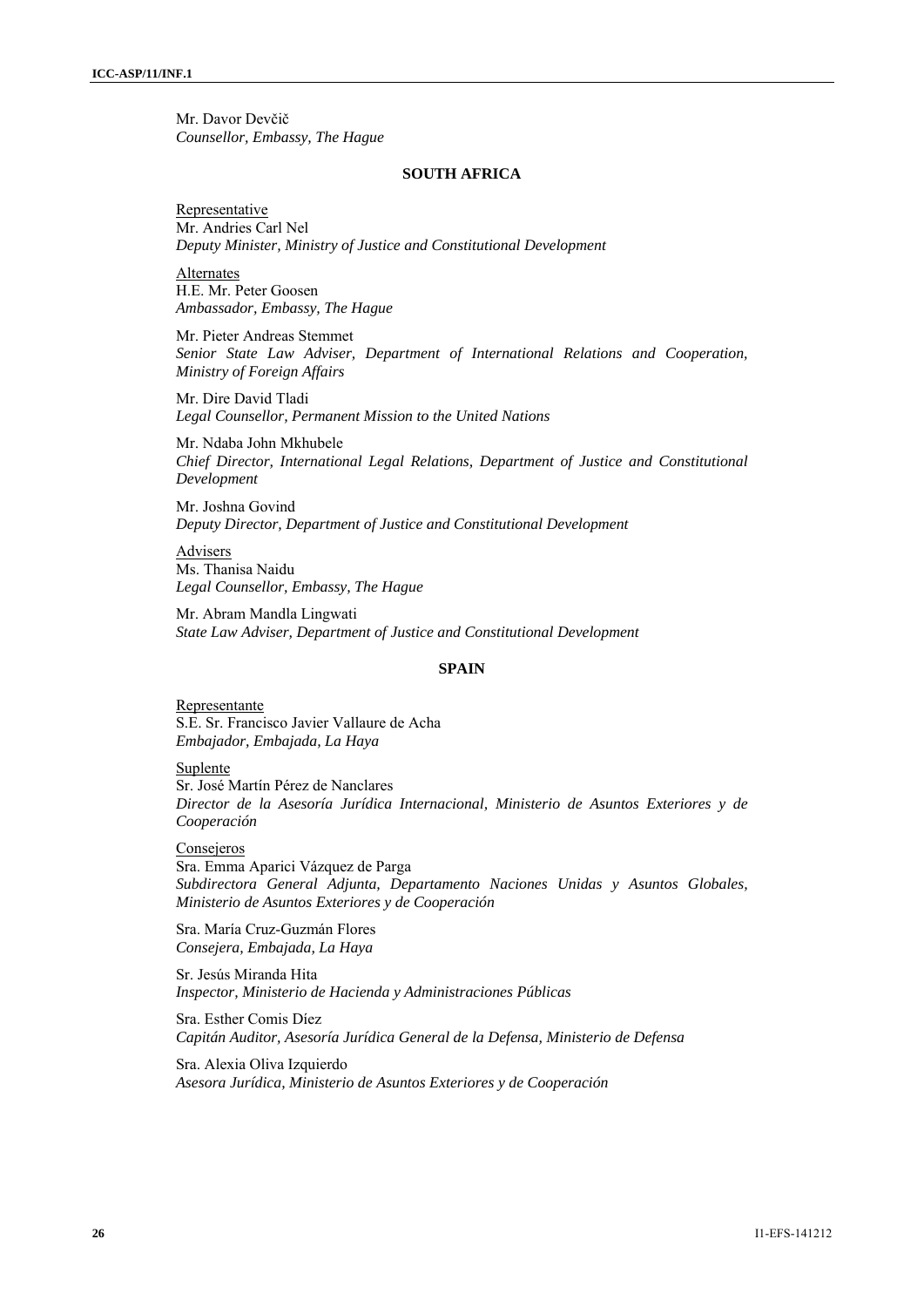### **SURINAME**

Representative Mrs. Chantal R. Doekhie *Chargé d'Affaires, Embassy, The Hague* 

Alternate Mrs. Winifred Roemer-Sabajo *Senior Legislative Lawyer, Ministry of Justice and Police* 

Advisers Mr. Bien Sojo *Acting Head of the Legislative Department, Ministry of Justice and Police* 

Mr. Vyaiendra Sitaldin *Senior Legislative Lawyer,Ministry of Justice and Police* 

# **SWEDEN**

Representative H.E. Mr. Håkan Emsgård *Ambassador, Embassy, The Hague* 

Alternates Mr. Per Sjögren *Deputy Director-General, Ministry of Foreign Affairs* 

Mr. Jon Eklund *Deputy Director, Ministry of Foreign Affairs* 

Ms. Sara Lindegren *First Secretary, Embassy, The Hague* 

Ms. Christine Björk *Desk Officer, Ministry of Foreign Affairs* 

Adviser Ms. Ida Höckerfelt *Desk Officer, Embassy, The Hague* 

Ms. Sofia Lord *Trainee, Embassy, The Hague* 

# **SWITZERLAND**

Représentant S.E. M. Markus Börlin *Ambassadeur, Ambassade, La Haye* 

Suppléants S.E. M. Jürg Lindenmann *Ambassadeur, Directeur suppléant de la Direction du droit international public, Département fédéral des affaires éstrangères* 

S.E. M. Paul Seger *Ambassadeur, Représentant permanent auprés des Nations Unies* 

Conseillers M. Philippe Brandt *Ministre, Ambassade, La Haye* 

M. Nikolas Stürchler *Deuxiéme Secretaire, Mission permanente auprès des Nations Unies* 

M. Matthias Lanz *Collaborateur Scientifique, Direction du droit international public, Département fédéral des affaires étrangères*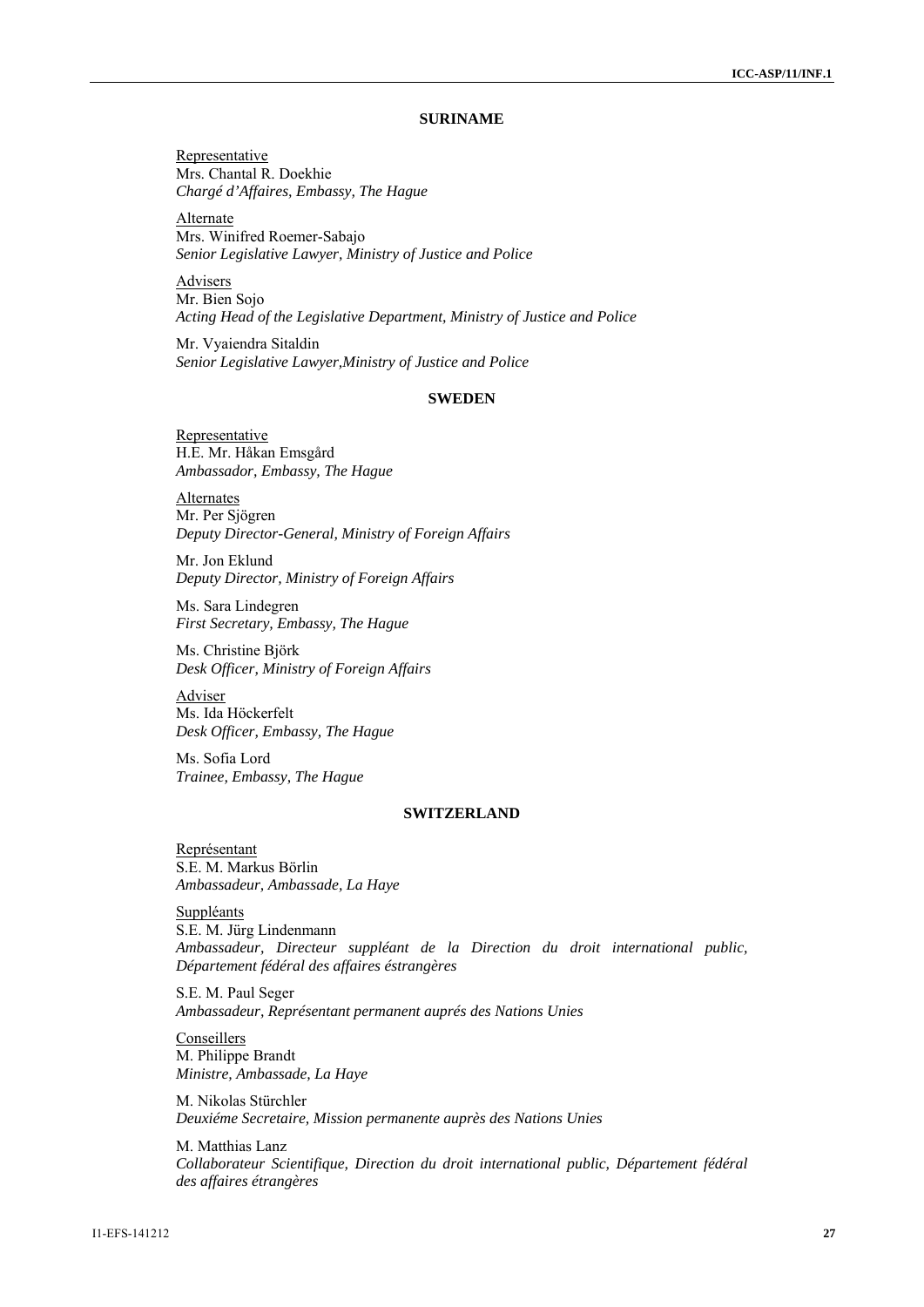Mr. Jan Skalski *Attaché juridique, Ambassade, La Haye*

#### **TAJIKISTAN**

#### **THE FORMER YUGOSLAV REPUBLIC OF MACEDONIA**

Representative H.E. Mr. Nikola Dimitrov *Ambassador, Embassy, The Hague* 

Alternates Ms. Elena Bodeva *Third Secretary, Embassy, The Hague* 

# **TIMOR-LESTE**

# **TRINIDAD AND TOBAGO**

Representative H.E. Mrs. Margaret King-Rousseau *Ambassador, Embassy, Brussels* 

## **TUNISIA**

Représentant S.E. M. Karim Ben Becher *Ambassadeur, Ambassade, La Haye* 

Suppléants Mme Wafa Besbes *Substitute du Procureur Général, Directeur des Affaires Judiciaires* 

Mme Imène Guettiti *Secrétaire des Affaires Étrangères, Ambassade, La Haye* 

# **UGANDA**

Representative Mr. Fredrick Ruhindi *Deputy Attorney General/Minister of State, Ministry of Justice and Constitutional Affairs* 

Alternates H.E. Mrs. Mirjam Blaak *Ambassador, Embassy, The Hague* 

Mr. Duncan Laki Muhumuza *Legal Adviser, Permanent Mission to the United Nations* 

Mr. Timothy Kanyogonya *Legal Officer, Ministry of Defence* 

# **UNITED KINGDOM OF GREAT BRITAIN AND NORTHERN IRELAND**

Representative Mr. Iain Macleod *Legal Adviser, Foreign and Commonwealth Office* 

Alternates H.E. Mr. Paul Arkwright *Ambassador, Embassy, The Hague*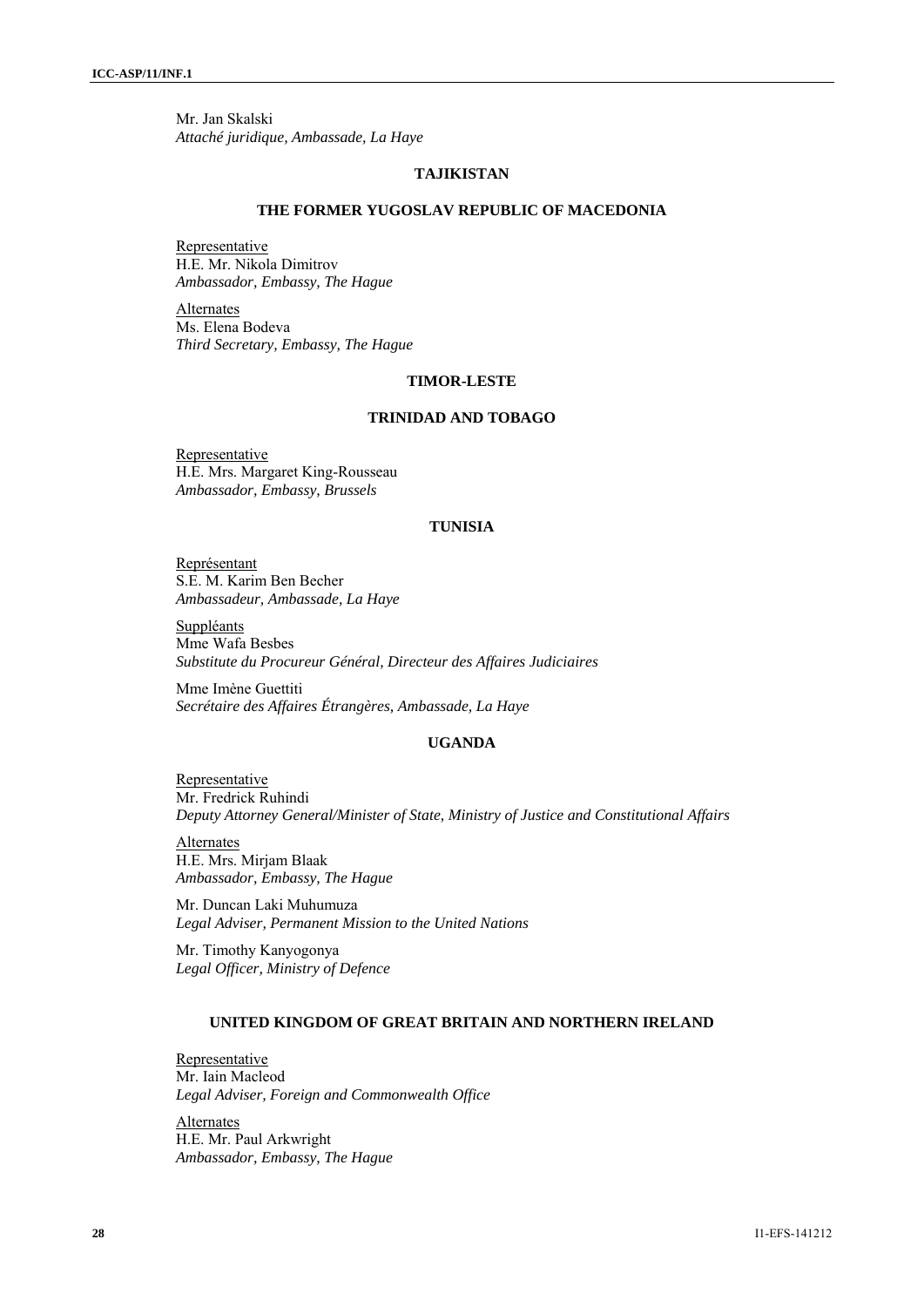Ms. Alice Lacourt *Legal Counsellor, Foreign and Commonwealth Office,* 

Ms. Kirsty Hayes *Head, International Organisations Department, Foreign and Commonwealth Office* 

Ms. Helen Nellthorp *Deputy Head, International Organisations Department, Foreign and Commonwealth Office* 

Advisers Mrs. Deirdre Brown *Head of War Crimes Section, Foreign and Commonwealth Office* 

Ms. Neena Thandasseri *Deputy Head of War Crimes Section, Foreign and Commonwealth Office* 

Mr. Kanbar Hossein Bor *Legal Adviser, British Embassy, The Hague* 

Mr. Daniel Fieller *Second Secretary, British Embassy, The Hague* 

Mr. Jesse Clarke *First Secretary, Permanent Mission to the United Nations* 

Mr. Teddy Nicholson *Legal Support, Embassy, The Hague* 

Ms. Leopoldina Sackville *Legal Support, Embassy, The Hague* 

# **UNITED REPUBLIC OF TANZANIA**

Representative Mr. Anthony Sanga Benno *State Attorney, Directorate of Public Prosecution, Ministry of Constitutional Affairs and Justice* 

# **URUGUAY**

Representante Sr. Carlos Mata Prates *Director, Dirección de Asuntos de Derecho Internacional* 

Suplentes Sr. Marcelo Gerona *Ministro Consejero, Embajada, La Haya* 

Sra. María del Luján Flores *Asesora Jurídica*

**Consejero** Sra. Olga Falco Elizondo *Consejera, Embajada, La Haya* 

#### **VANUATU**

# **VENEZUELA (BOLIVARIAN REPUBLIC OF)**

Representante S.E. Sra. Haifa Aissami Madah *Embajadora, Embajada, La Haya* 

Suplentes Sr. José Ángel Bucarello Guzmán *Ministro Consejero, Embajada, La Haya*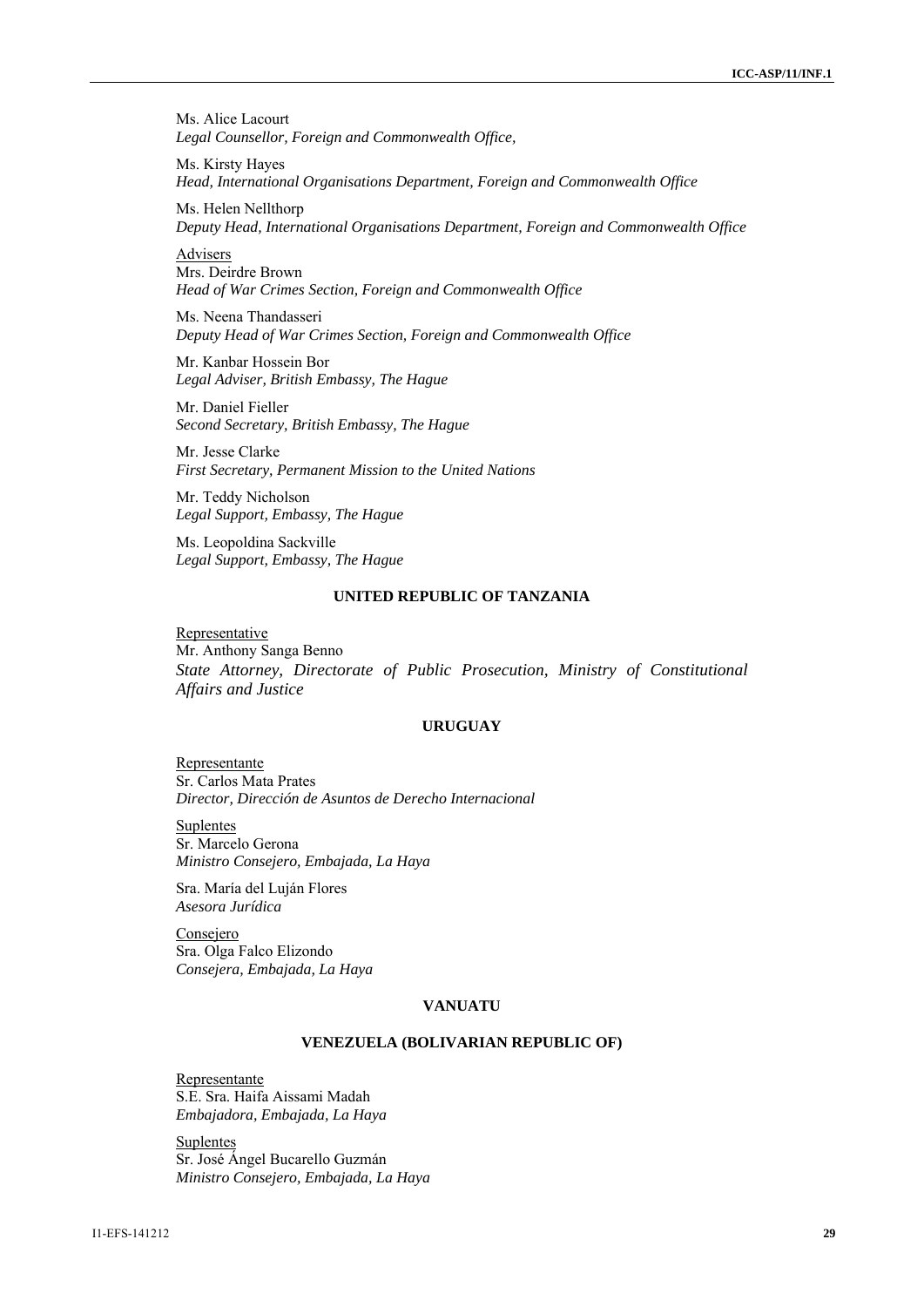Sr. José Leonel Lobo Rodríquez *Consejero, Embajada, La Haya*

### **ZAMBIA**

Representative Mr. Benson Mpalo *State Advocate, Ministry of Justice* 

**Alternates** Mrs. Encyla Sinjela *Assistant Director, International Organizations, Ministry of Foreign Affairs* 

Mr. Conrad Sichande *Counsel, Ministry of Justice*

Mr. Bernard M. Kang'ombe *First Secretary, Permanent Mission to the United Nations*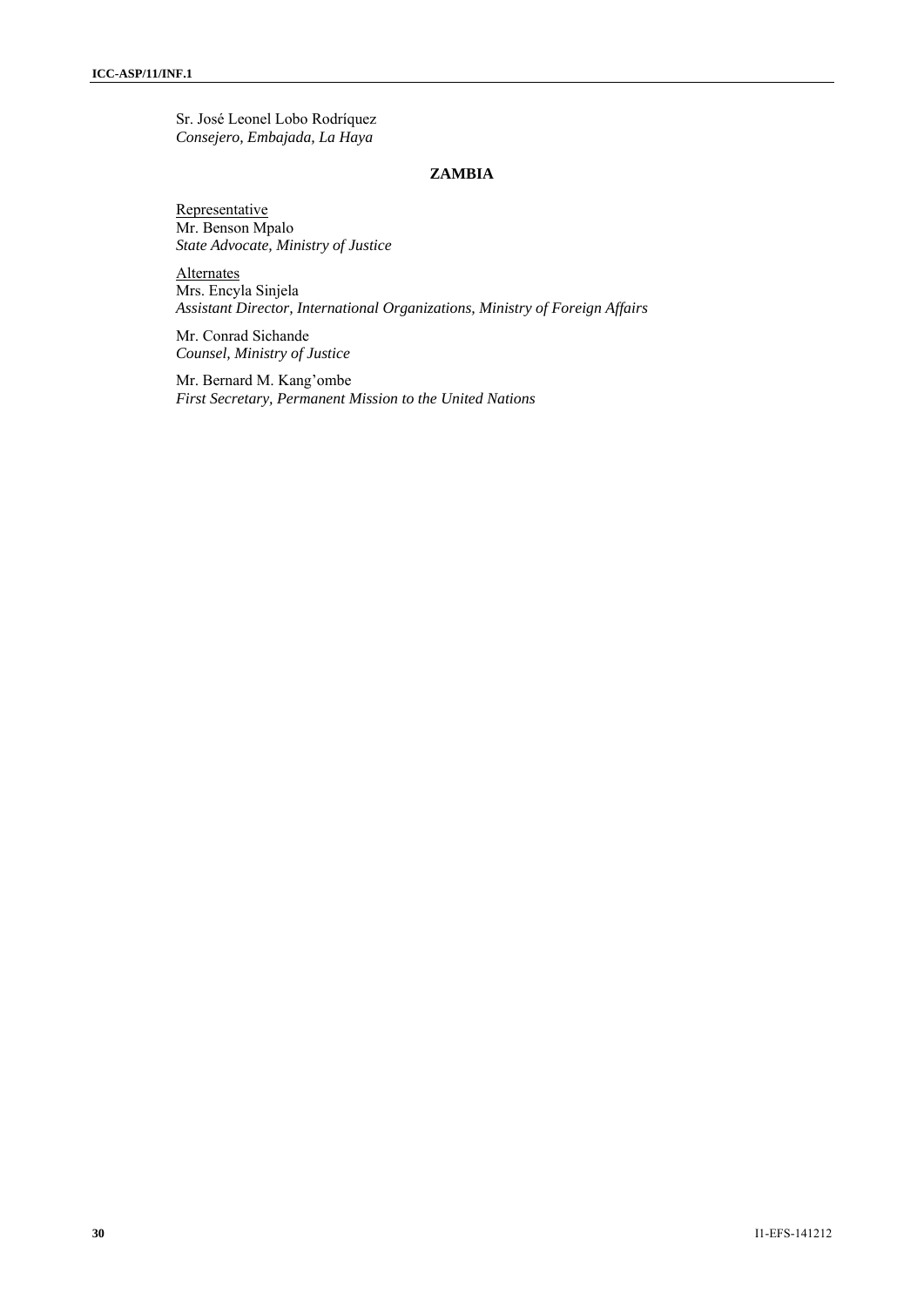# **II. Observer States/ États observateurs/ Estados observadores**

# **ALGERIA**

Représentant S.E. Mme Nassima Baghli *Ambassadeur, Ambassade, La Haye* 

**Suppléants** Mme Dalal Soltani *Conseiller, Ambassade, La Haye* 

Mme Ikram Zouad *Attaché, Ambassade, La Haye* 

# **ANGOLA**

# **ARMENIA**

# **AZERBAIJAN**

Representative Mr. Adil Suleymanov *Second Secretary, Embassy, The Hague* 

# **BAHAMAS**

# **BAHRAIN**

Representative Ms. Najah Ali Rashed *First Secretary, Embassy, Brussels*

### **BELARUS**

# **BRUNEI DARUSSALAM**

# **CAMEROON**

Représentant M. Ghoumo Jean Pierre Robins *Chargé d'Etudes, Division des Affaires Juridiques et des Traités, Ministere des Relations Extérieures* 

# **CHINA**

**Representative** Mr. Xinmin Ma *Counsellor, Department of Treaty and Law, Ministry of Foreign Affairs*

Advisers

Mr. Xiaoxia Ren *Deputy Director, Department of Treaty and Law, Ministry of Foreign Affairs*

Mr. Haibo Gou *Counsellor, Embassy, The Hague*

Mrs. Yuya Yang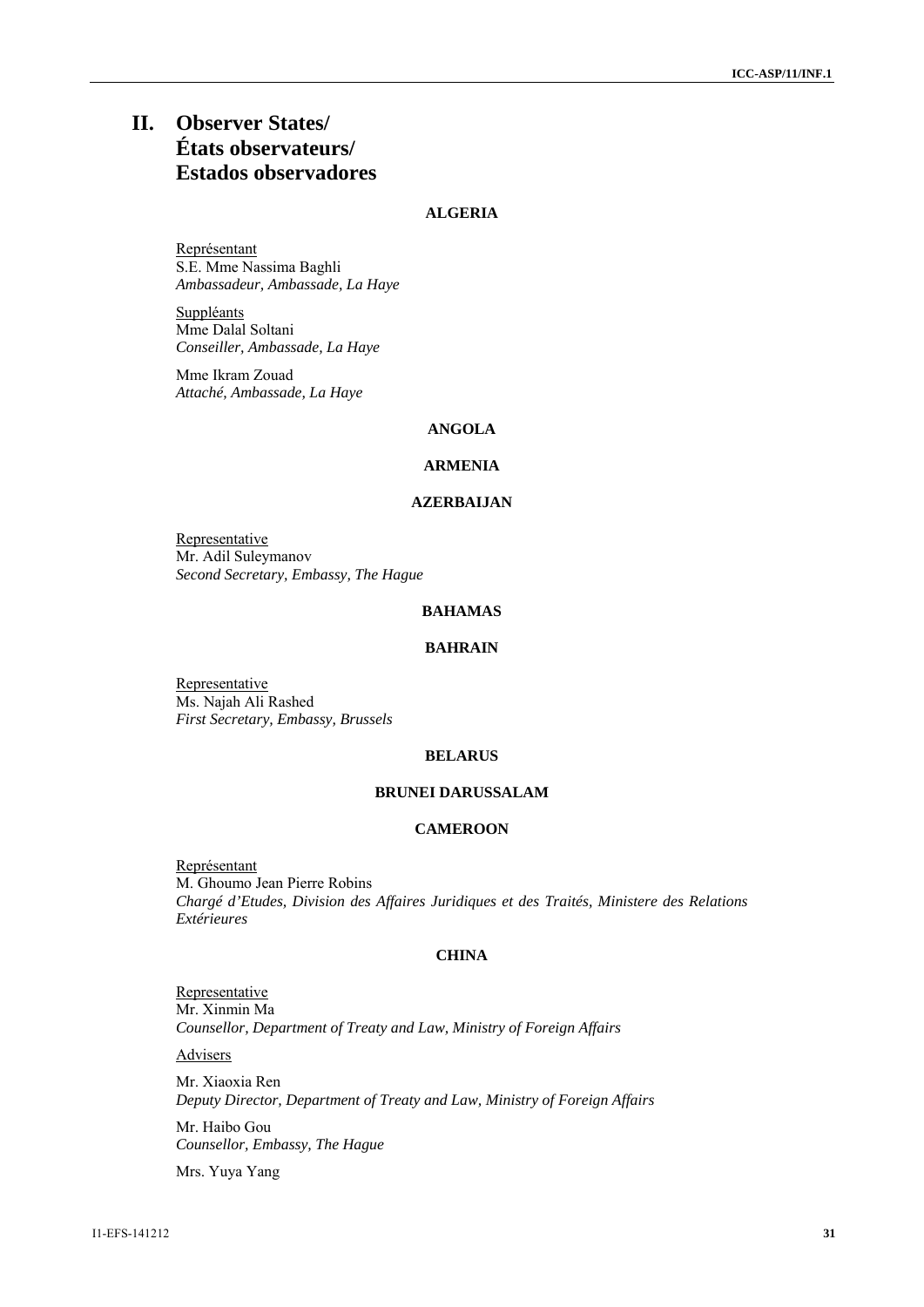*Attaché, Department of Treaty and Law, Ministry of Foreign Affairs* 

Mrs. Yan Ling *Professor, China University of Political Science and Law*

Mrs. Lijun Yang *Researcher, China Academy of Social Science*

# **CÔTE D'IVOIRE**

Représentant S.E. M. Evariste Yapi Koffi *Ambassadeur, Directeur du Départament des Affaires Juridíques et Consulaires, Ministère des Affaires Etrangères* 

Suppléant S.E. M. Sallah Hamza *Ambassadeur, Ambassade, La Haye*

Conseillers M. Etienne Kindia *Primer Conseiller, Ambassade, La Haye*

M. Moussa Sefon *Magistrat, Conseiller du Ministre Délégue aupr*è*s du Premier Ministre*

M. Djo Kouamé Date *Chargé d'Etudes, Departament des Affaires Juridiques et Consulaire, Ministère des Affaires Etrangères* 

Mme Karine Wetzel *Conseiller, Ambassade, La Haye*

## **CUBA**

# **EGYPT**

Representative H.E. Mr. Mahmoud Samy *Ambassador, Embassy, The Hague* 

Alternates Mr. Khaled Elabyad *Counsellor, Embassy, The Hague* 

Mr. Ahmed Riad *Third Secretary, Embassy, The Hague* 

Mr. Radwa Khalil *Third Secretary, Embassy, The Hague* 

# **EL SALVADOR**

Representante S.E. Sr. Vladimiro P. Villalta *Embajador, Embajada, La Haya* 

#### **ERITREA**

# **ETHIOPIA**

# **GUINEA-BISSAU**

## **HAITI**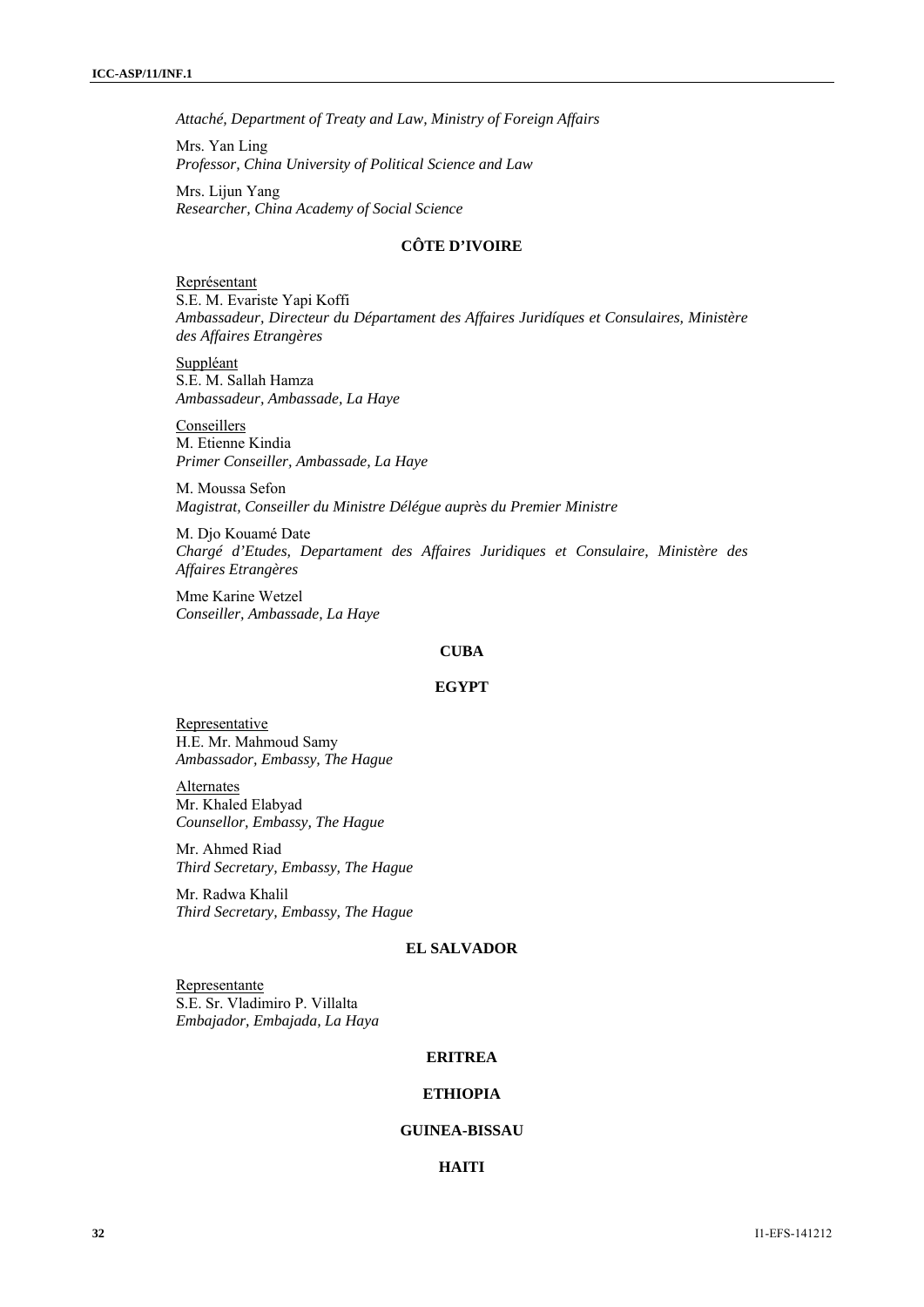# **HOLY SEE**

Representative Johannes L.W.M. Zuijdwijk

# **INDIA**

Representative Mr. A. Sudhakara Reddy *First Secretary, Embassy, The Hague*

### **INDONESIA**

Representative H.E. Ms. Retno L.P. Marsudi *Ambassador, Embassy, The Hague* 

Alternate Mr. Witjaksono Adji *Minister Counsellor, Embassy, The Hague* 

Adviser Mr. Dumas Radityo *First Secretary, Embassy, The Hague* 

#### **IRAN (ISLAMIC REPUBLIC OF)**

**Representative** H.E. Mr. Kazem Gharib Abadi *Ambassador, Embassy, The Hague* 

Advisers Mr. Ali Fahim Danesh *Legal Adviser, Embassy, The Hague* 

Mrs. Fattah Ahmadi *Legal Deputy, Embassy, The Hague* 

### **IRAQ**

# **ISRAEL**

Representative H.E. Mr. Haim Divon *Ambassador, Embassy, The Hague* 

**Alternate** Mr. Arthur Lenk *Director, International Law Department, Ministry of Foreign Affairs* 

Advisers Mr. Shavit Matias *Deputy Attorney General* 

Mr. Daniel Geron *Senior Attorney, Department of Special International Affairs, Ministry of Justice*

Mr. Gilead Shaul Noam *Senior Attorney, Department of Special International Affairs, Ministry of Justice* 

Ms. Shoshi Reshef-Mor *Legal Adviser, Embassy, The Hague* 

Ms. Carmel Shenkar *Legal Assistant, Embassy, The Hague*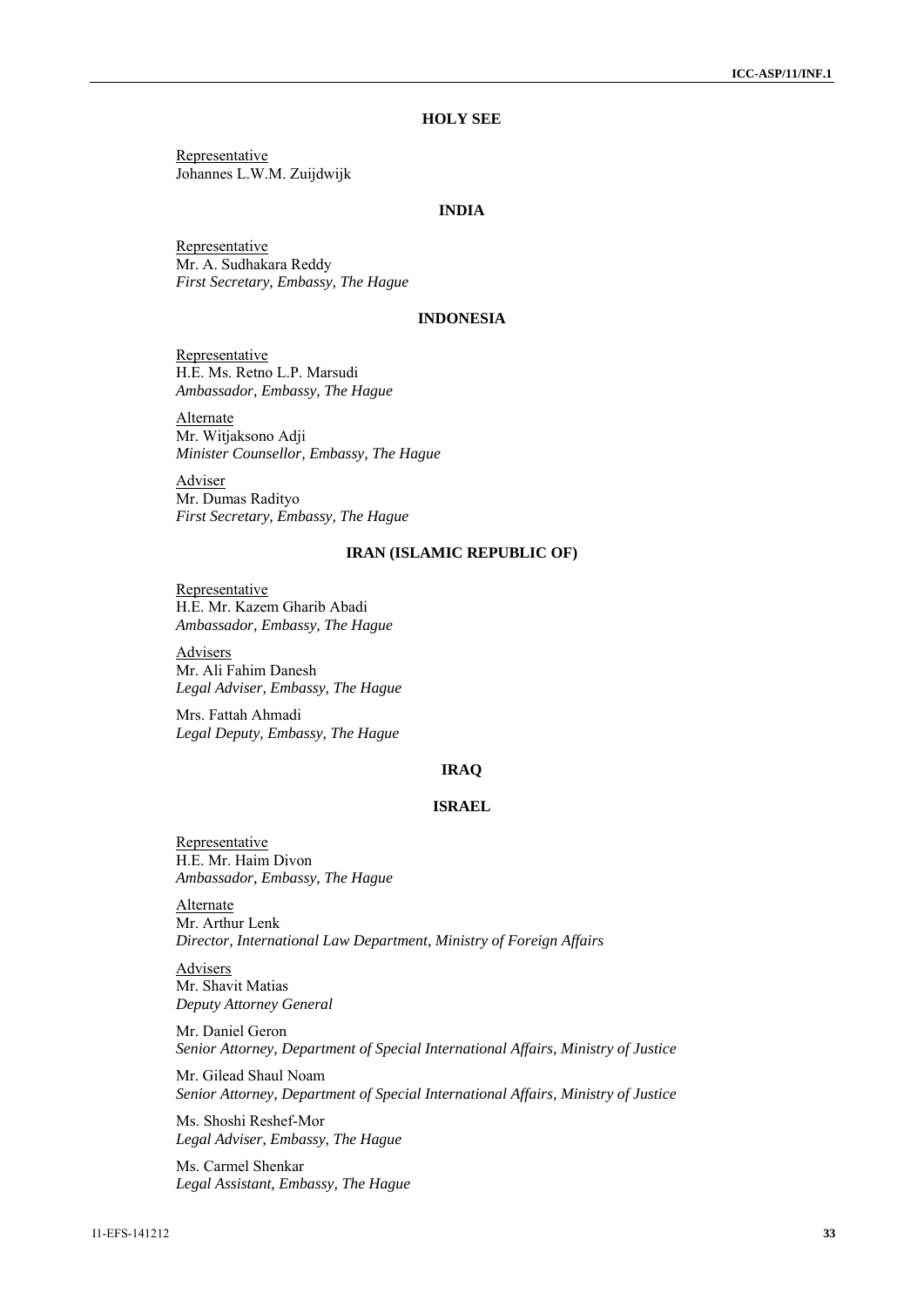# **JAMAICA**

Representative Ms. Michelle Walker *Head of Legal Unit, Ministry of Foreign Affairs and Foreign Trade* 

# **KAZAKHSTAN**

# **KUWAIT**

Representative Mr. Ali S.N.S. Althayedi *Counsellor, Embassy, The Hague* 

**Alternates** 

Mr. Abdulla Mhama Alsanea *Counsellor*

Mr. Hayef A.H. Alajmi *Third Secretary, Embassy, The Hague*

Mr. Hamad Abdulla Mullah Ahmed

Mr. Naser Abdulaziz Al-Rasheed

# **KYRGYZSTAN**

# **LIBYA**

**Representative** Mr. Ahmed El Gehani *Professor*

Alternate Mr. Mostafa Khmaj *Judge, Embassy, The Hague*

Adviser Mr. Zeyad Mhamed Abulgasem *Third Secretary, Embassy, The Hague*

# **MALAYSIA**

**Representative** H.E. Mr. Fauziah Mohd Taib *Ambassador, Embassy, The Hague* 

**Alternate** Mr. Karathihayan Saravanan *First Secretary, Embassy, The Hague* 

# **MONACO**

#### **MOROCCO**

Representative Mr. Abdelkarim Ben Sellam *Chargé d'Affaires, Embassy, The Hague*

Adviser Mr. Bah Brahim *First Secretary, Embassy, The Hague*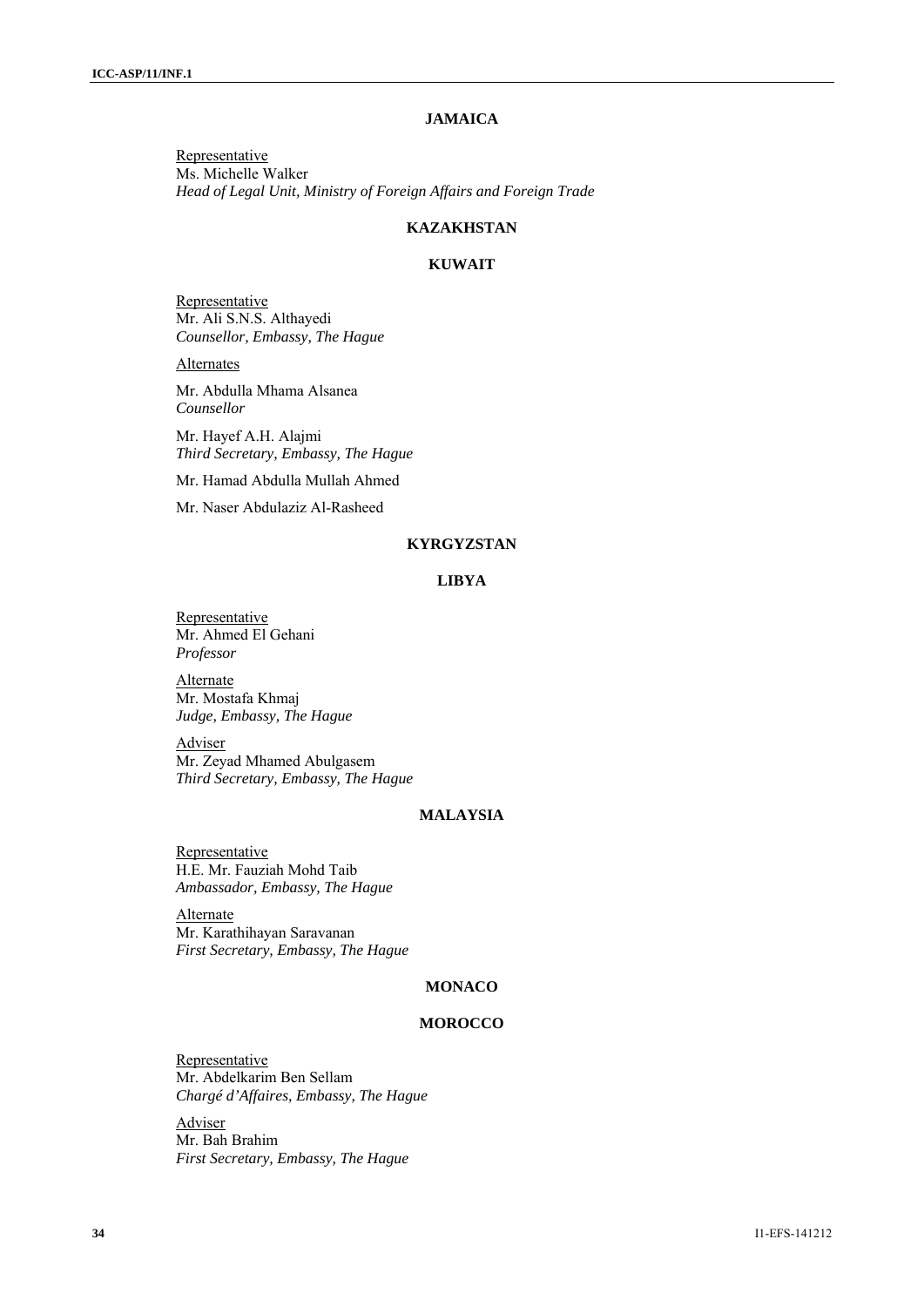#### **MOZAMBIQUE**

# **NEPAL**

### **NICARAGUA**

# **OMAN**

Representative Mr. Mahmood bin Ahmed Al-Barashdi *Counsellor, Ministry of Legal Affairs* 

**Alternate** Mr. Khalifa bin Hamed Al-Farie *Major, Royal Oman Police* 

# **PAKISTAN**

# **QATAR**

**Representative** H.E. Mr. Hamad Ali Jaber Al-Hinzab *Ambassador, Embassy, The Hague* 

Alternates Mr. Masoud Mohamed Al-Amri *President, Court of Cassation, Head of the Supreme Council for the Elimination* 

Mr. Ibrahim El-Nisf *Judge, President of the Court of Appeal* 

Mr. Abdullah El-Hideifi *Judge, Vice-President of the Court of Appeal* 

Mr. Ahmed Hassan Al-Kuwari *Head Office, President of Supreme Council for the Elimination* 

Mr. Najeh Al Dahdouh *Communication Officer, Embassy, The Hague*

#### **RUSSIAN FEDERATION**

Representative H.E. Mr. Roman A. Kolodkin *Ambassador, Embassy, The Hague* 

**Alternates** Mr. Maxim Musikhin *Head of Section, Legal Department, Ministry of Foreign Affairs* 

Ms. Sofia Sarenkova *Second Secretary, Embassy, The Hague* 

**Advisers** Ms. Elena Perekotiy *Attaché, Embassy, The Hague* 

Ms. Svetlana Glotova *Associate Professor, Faculty of Law, Moscow State University* 

Ms. Irina Chizhova *Expert, Legal Department, Ministry of Foreign Affairs* 

#### **SAO TOME AND PRINCIPE**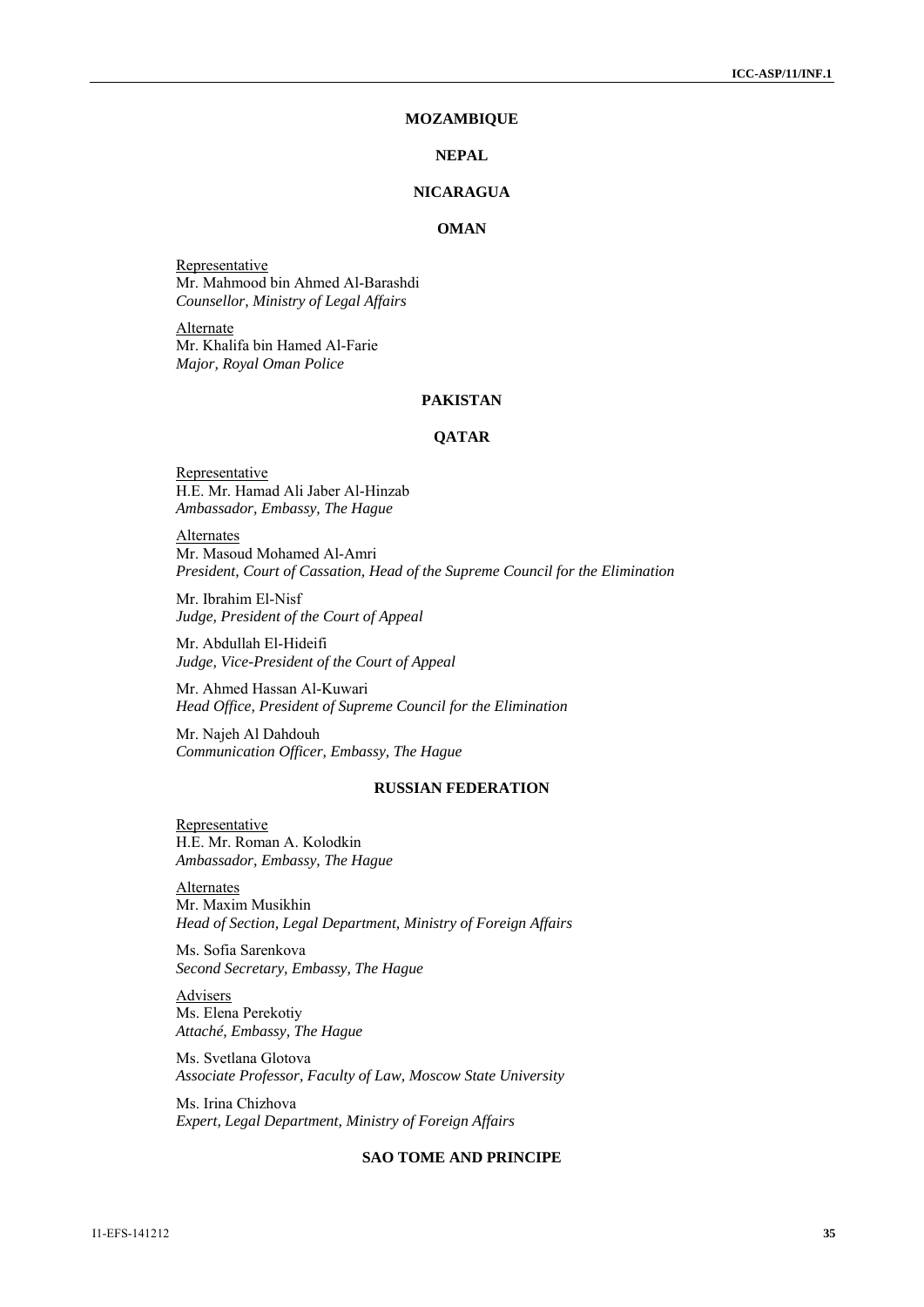# **SAUDI ARABIA**

Representative Mr. Eissa A. Alghaith *Justice of Appeal, Ministry of Justice* 

Alternates Mr. Abdulaziz M. Almohizaa *Justice of Appeal, Ministry of Justice* 

Mr. Saeed N. Alhuresen *Legal Adviser, Ministry of Justice* 

Mr. Yazeed S. Almaiqil *Translator, Ministry of Justice* 

Mr. Osama G. Alqhtani *Translator, Ministry of Justice* 

#### **SINGAPORE**

# **SOLOMON ISLANDS**

### **SRI LANKA**

#### **SUDAN**

# **SYRIAN ARAB REPUBLIC**

# **THAILAND**

Representative Mrs. Pan-Krajang Warunee *Director, Legal Affairs Division, Ministry of Foreign Affairs*

Alternates Mr. Choonhathanorm Wanchat *Public Prosecutor, Office of the Attorney General*

Mr. Boonrawd Rutchabhoom *First Secretary, Legal Affairs Division, Ministry of Foreign Affairs* 

Mrs. Masrinuan Prim *First Secretary, Embassy, The Hague*

Mr. Choosri Pittara *First Secretary, Embassy, The Hague*

#### **TOGO**

Représentant M. Kokou Kpayedo *Secretaire General, Ministere des Affaires étrangères* 

#### **TURKEY**

Representative H.E. Mr. Uğur Doğan *Ambassador, Embassy, The Hague* 

Alternate Mr. Cem Utkan *Counsellor, Deputy Head of Mission, Embassy, The Hague*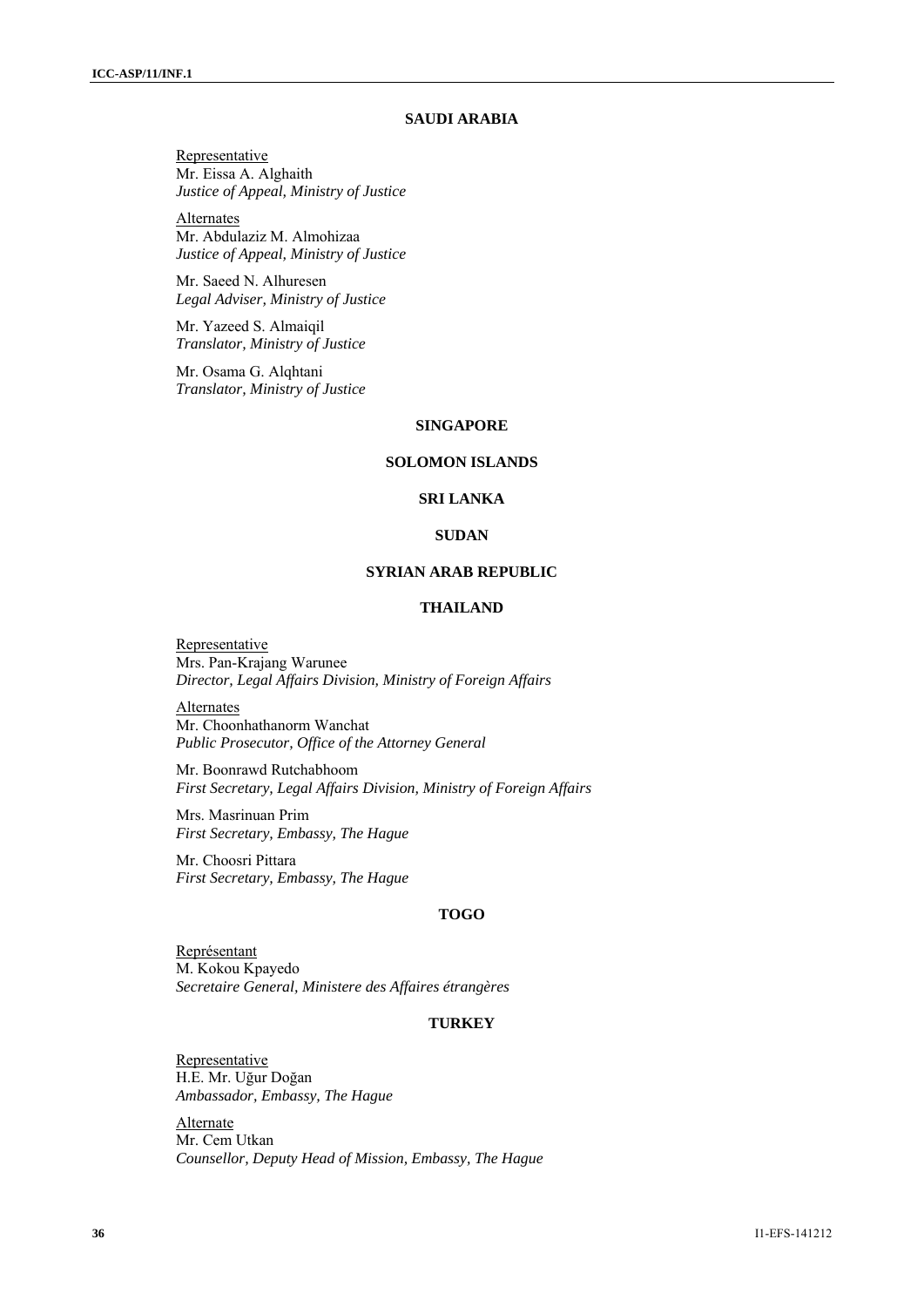**Advisers** Mr. Abdullah Cebeci *Legal Counselor, Embassy, The Hague* 

Mrs. Zeynep İlay Yıldırım *Third Secretary, Embassy, The Hague* 

### **UKRAINE**

**Representative** Mr. Andrii Pasichnyk *Second Secretary, Embassy, The Hague*

### **UNITED ARAB EMIRATES**

Representative H.E. Mr. Abdalla Hamdan Alnaqbi *Ambassador, Embassy, The Hague* 

Alternates H.E. Mr. Yousif Hassan Almatwaa *Attorney General*

H.E. Mr. Tarig Ahmed Alrashid *Attorney General* 

Advisers Mr. Mohammad Rashid Ali *Judge*

Mr. Faisal Ahmed Rashid *Prosecutor*

Mr. Eisa Mohamed Alhammadi *Third Secretary, Embassy, The Hague* 

Mrs. Reema Ibrahim Almannaee *Attaché, Embassy, The Hague* 

# **UNITED STATES OF AMERICA**

Representatives H.E. Mr. Stephen J. Rapp *Ambassador-at-Large for War Crimes Issues, Office of Global Criminal Justice, Department of State* 

Mr. Harold Hongju Koh *Legal Adviser, Department of State* 

Alternates Ms. Beth Van Schaack *Deputy to the Ambassador-at-Large for War Crimes Issues, Office of Global Criminal Justice, Department of State* 

Mr. Todd Buchwald *Assistant Legal Adviser for United Nations Affairs, Department of State* 

Advisers Ms. Rachel Goldbrenner *Senior Policy Advisor, Office of Global Criminal Justice, Department of State* 

Mr. Steven Hill *Counselor, United States Mission to the United Nations* 

Mr. Karl Chang *Attorney, Office of the General Counsel, Department of Defense*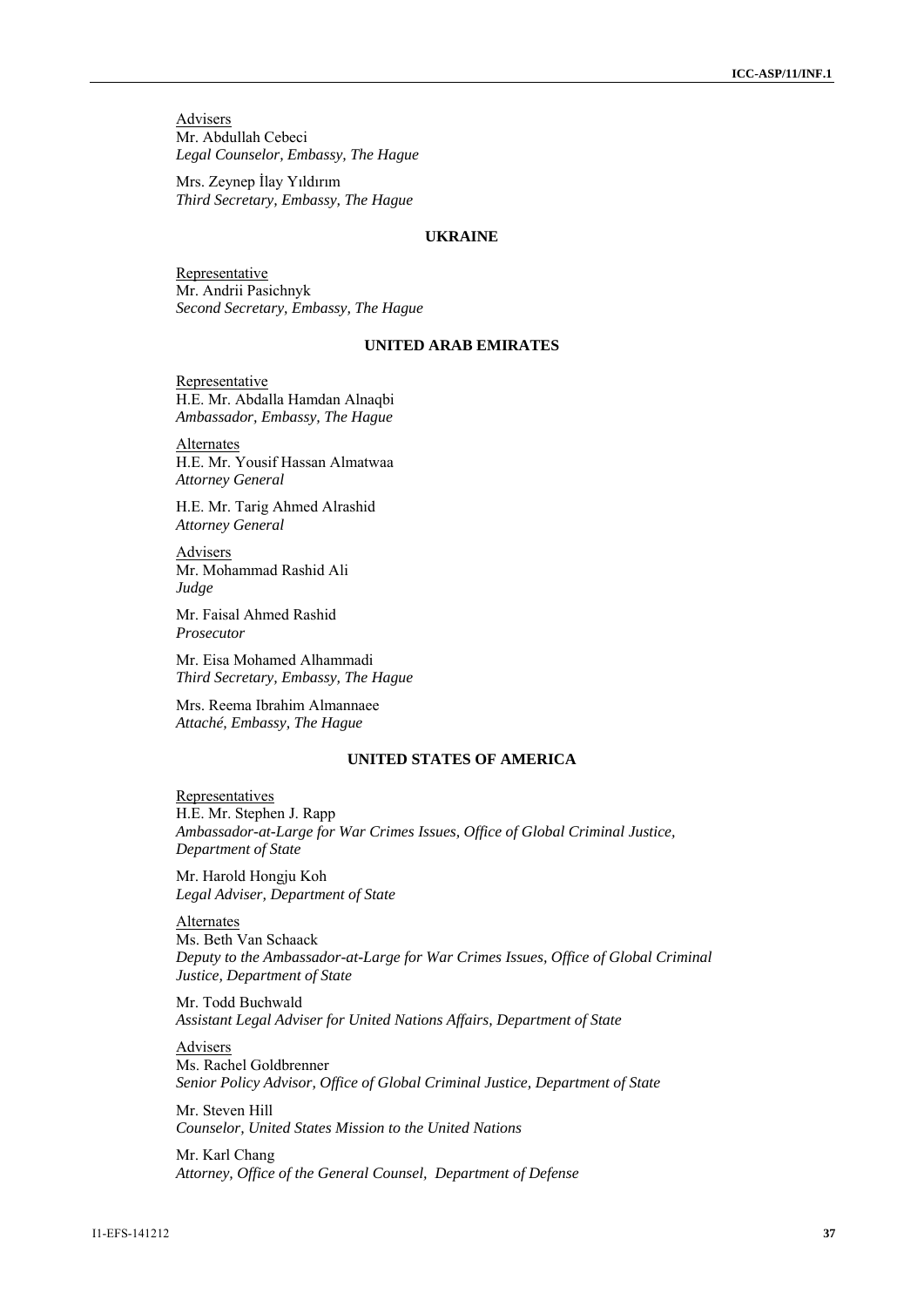Mr. John J. Kim *Legal Counselor, Embassy, The Hague* 

Mr. Andrew Cook Neustaetter *Attorney-Adviser, Department of State*

Ms. Tanya Sukhija *Legal Intern, Embassy, The Hague* 

# **UZBEKISTAN**

# **VIETNAM**

Representative Mrs. Linic Nguyen Kila *Legal Expert, Ministry of Justice*

# **YEMEN**

### **ZIMBABWE**

**Representative** H.E. Mr. Patrick Chinamasa *Minister, Ministry of Justice and Legal Affairs* 

**Alternate** Mrs. Mary Margaret Muchada *Ambassador, Embassy, Brussels* 

Advisers Mr. Nesbert Samasuwo *Minister Counsellor and Head of Chancery*

Ms. Priscillah Murinda *Chief Law Officer* 

Mrs. Tafura Chisina *Aide to the Minister*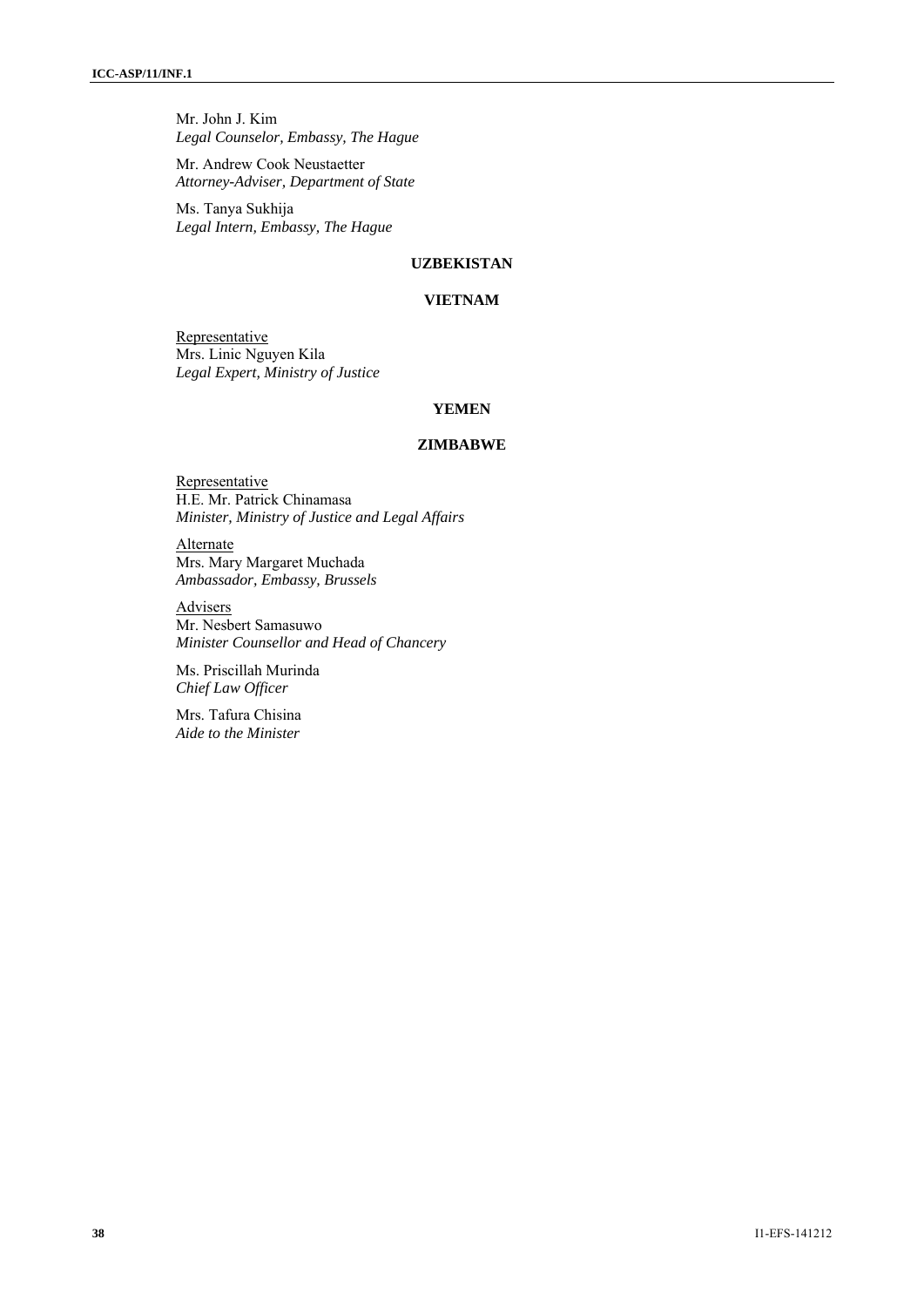# **III. States invited to be present during the work of the Assembly/ Les États invités à se faire représenter aux travaux de l'Assemblée/ Los Estados invitados a que asistieran a los trabajos de la Asamblea**

# **BHUTAN**

# **DEMOCRATIC PEOPLE'S REPUBLIC OF KOREA**

### **EQUATORIAL GUINEA**

# **LAO PEOPLE'S DEMOCRATIC REPUBLIC**

Representative H.E. Mr. Ouan Phommachack *Director General, Department of Treaties and Law, Ministry of Foreign Affairs* 

Advisers

Mr. Panthong Sourivong *Officer, Legal Division, Department of Treaties and Law, Ministry of Foreign Affairs*

Mr. Vassana Mounsaveng *Officer, Multilateral Treaties Division, Department of Treaties and Law, Ministry of Foreign Affairs*

Mr. Sengpraarthid Snookphpone *Officer, Human Rights Division, Department of Treaties and Law, Ministry of Foreign Affairs*

# **LEBANON**

Representative H.E. Mr. Mohamad Hajjar *Ambassador, Embassy, The Hague*

**Advisers** Mr. Rami Adwan *First Secretary, Embassy, The Hague* 

Mrs. Suzan Mouzy *First Secretary, Embassy, The Hague*

Ms. Alia Aoun *Judge* 

### **MAURITANIA**

### **MICRONESIA (FEDERATED STATES OF)**

# **MYANMAR**

# **NIUE**

# **PALAU**

# **PAPUA NEW GUINEA**

### **RWANDA**

### **SOMALIA**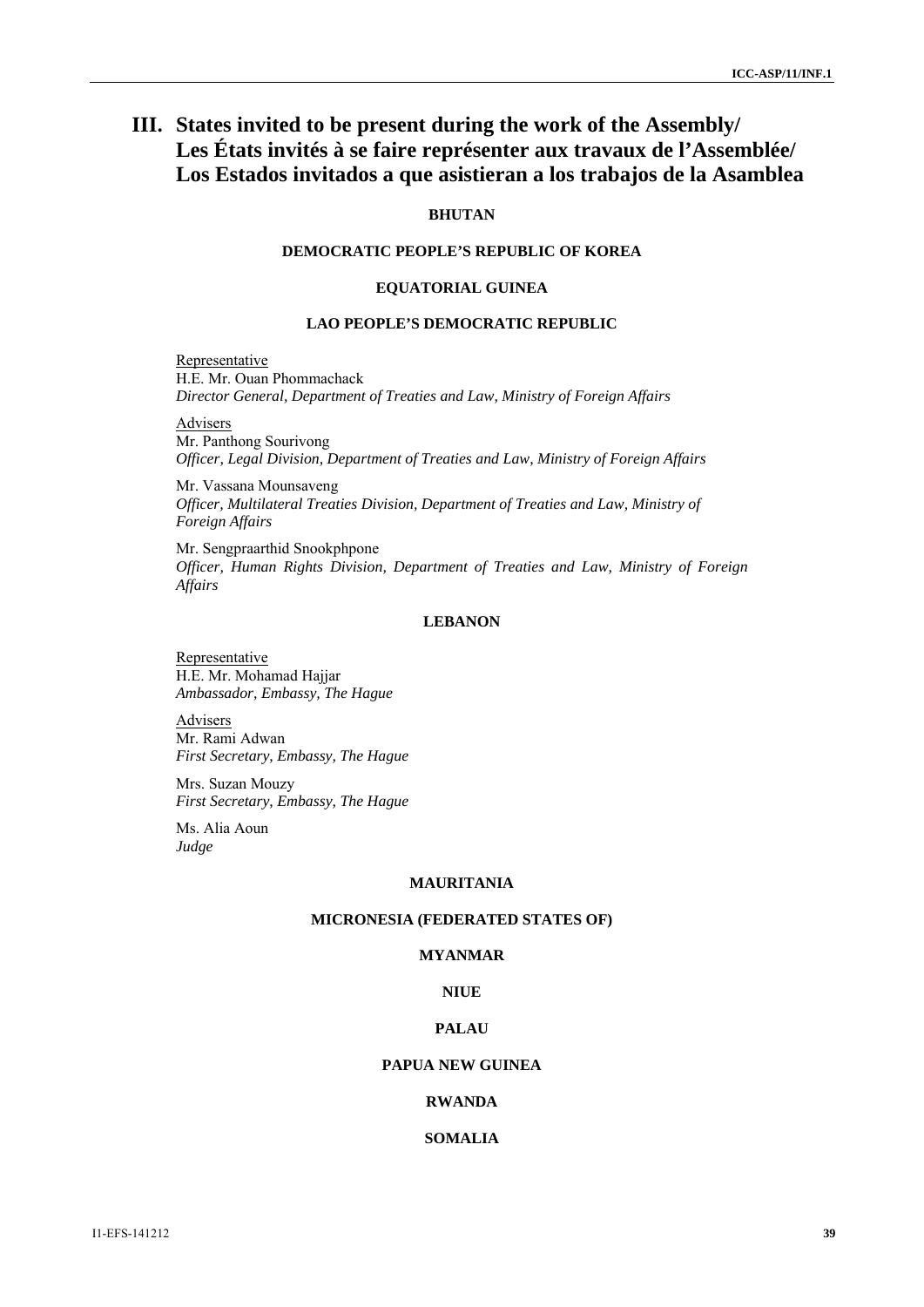# **SOUTH SUDAN**

Representative H.E. Mr. Ezekiel Lol Gatkouth *Ambassador*

Adviser Mrs. Paulino Wanawilla Unango

# **SWAZILAND**

**TONGA** 

# **TURKMENISTAN**

**TUVALU**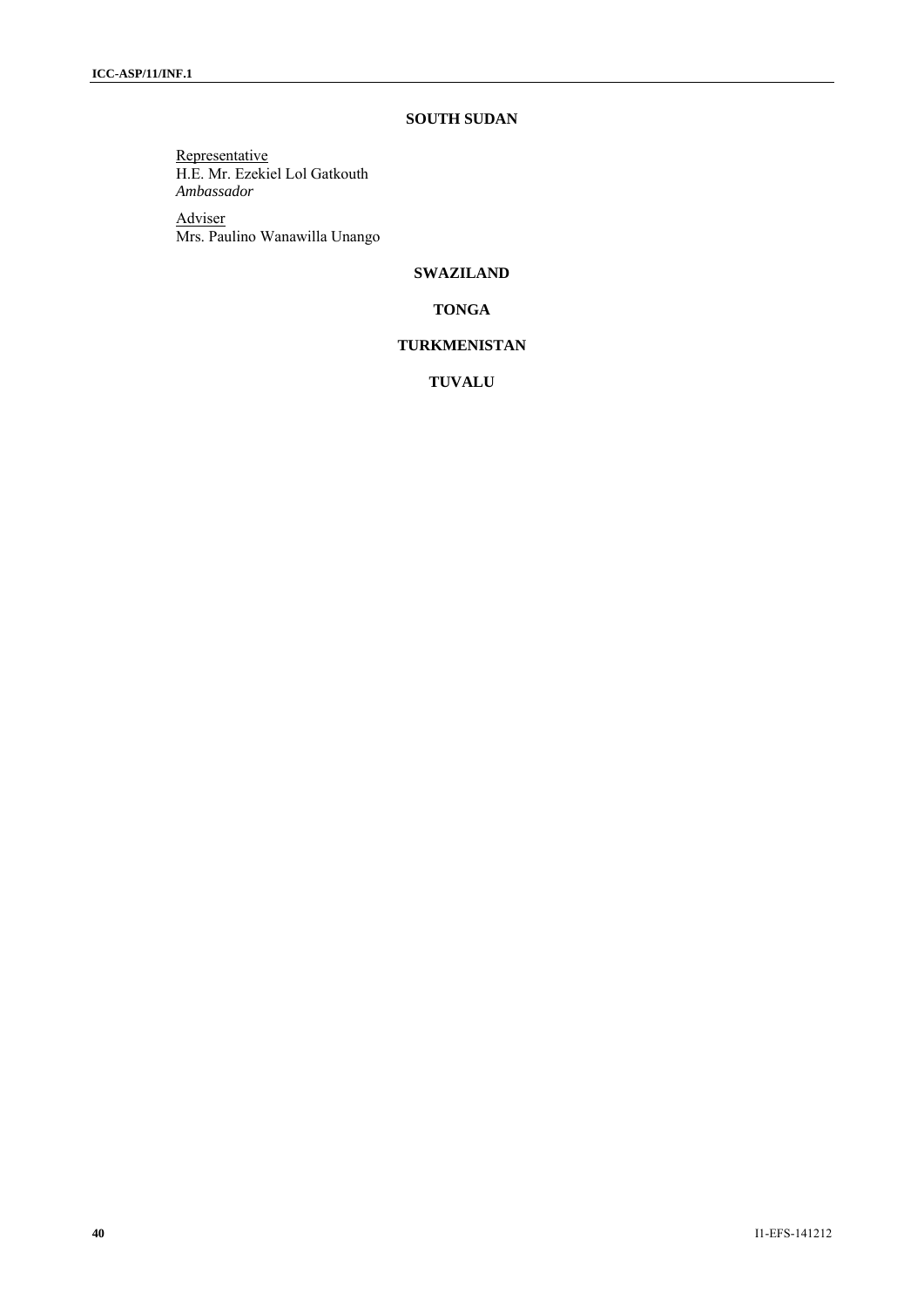# **IV. Entities, intergovernmental organizations and other entities/ Entités, organisations intergouvernementales et autres entités/ Entidades, organizaciones intergubernamentales y otras entidades**

## **Palestine**

**Representative** H.E. Mr. Nabil Abuznaid *Ambassador* 

Mrs. Hana Shawa *Counsellor, Deputy Head of Mission* 

#### **Commonwealth Secretariat**

#### **Council of the European Union**

Representative Mr. Hubert Legal *Legal Adviser to the European Council and Director-General of the Council Legal Service* 

#### **European Union**

Representative Mr. Christian Behrmann *Human rights and Democracy Directorate*

#### **European Commission**

Representative Mr. Tsvetomir Svilenov

### **European External Action Service**

Representative Mr. Christian Behrmann *Focal Point on the ICC* 

### **Genocide Network Secretariat**

**Representative** 

Mr. Matevz Pezdirc *Coordinator* 

Ms. Alda Pereira

Ms. Elisa Maria Schmied

Mr. Alvaro Ovejas

Mr. Tobias Maestle

Mr. Maarten van der Vlught

#### **International Atomic Energy Agency**

# **International Committee of the Red Cross**

Representative Ms. Anne Marie la Rosa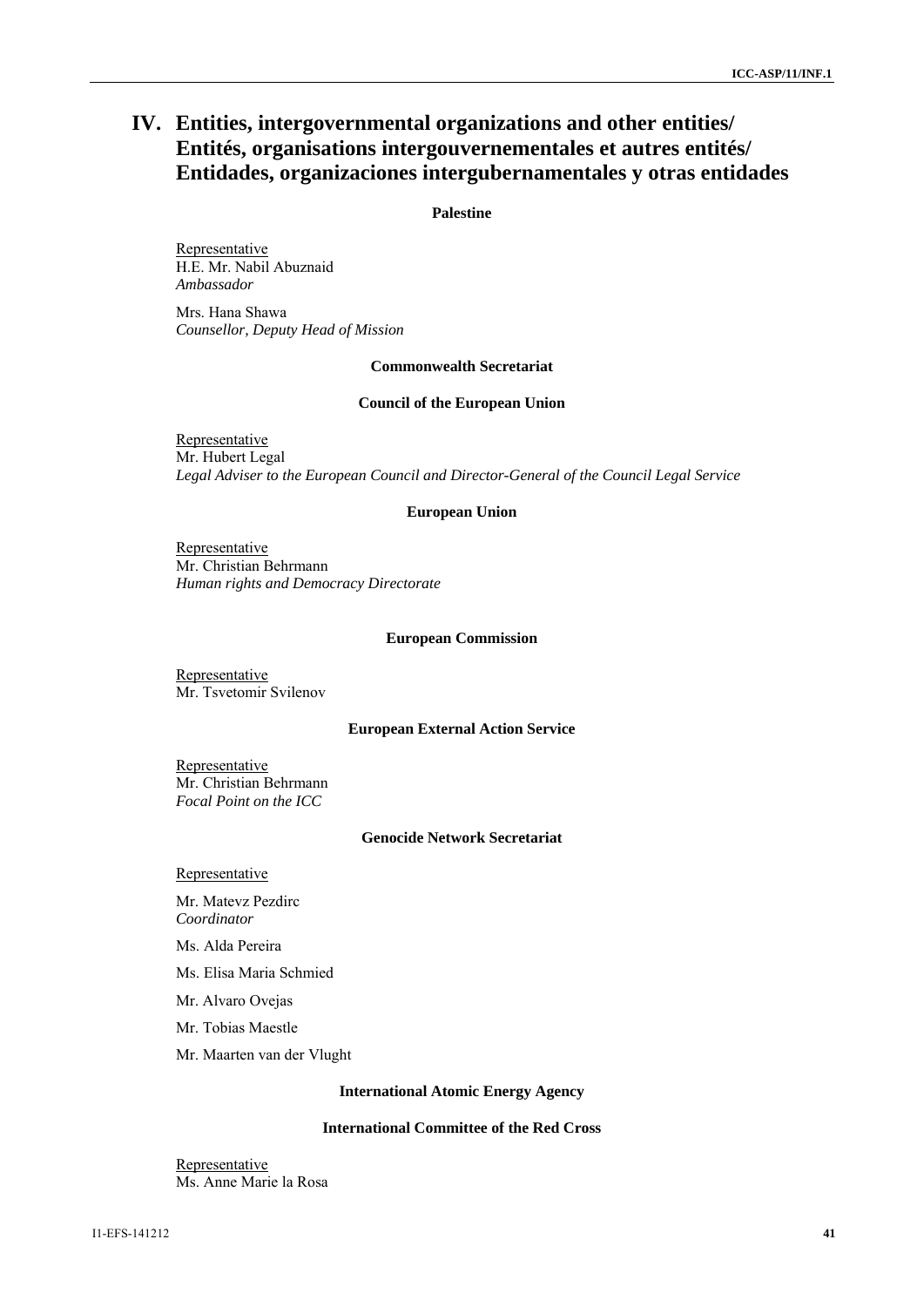Mr. Thomas Graditzki

Ms. Gloria Gaggioli

Ms. Joy Eliahou

#### **International Criminal Tribunal for Rwanda**

# **International Humanitarian Fact-Finding Commission**

**International Organization of la Francophonie** 

**International Tribunal for the Law of the Sea** 

# **Office of the United Nations High Commissioner for Refugees**

**Organisation internationale de la Francophonie** 

Représentant Mme Martine Anstett *Sous-Directrice à la démocratie, aux droits de l'Homme et à l'Etat de droit de la Délégation à la paix, à la démocratie et aux droits de l'Homme de l'OIF* 

*Conseiller* M. Michel Carrie *Responsable du programme* 

#### **Partners in Population and Development**

**Special Court for Sierra Leone** 

**Special Tribunal for Lebanon** 

# **United Nations**

Representative Ms. Patricia O'Brien *Under-Secretary-General for Legal Affairs*

#### **United Nations Development Programme**

**Representative** Mr. Sigrid Kaag *Assistant Secretary General*

Mr. Narue Shiki *Donor Relations Adviser*

### **United Nations Crime and Justice Research Institute**

**University for Peace**